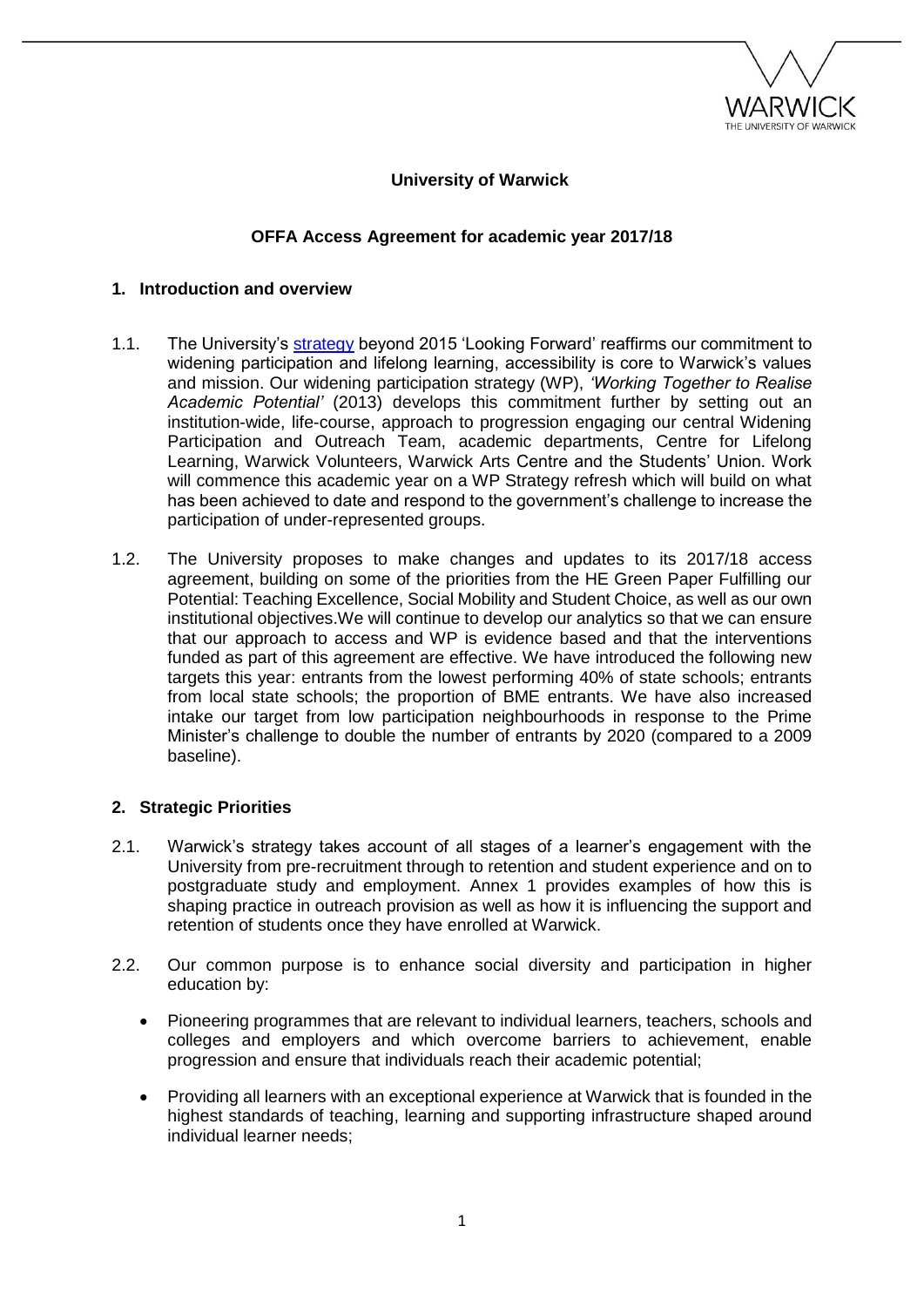

- Working collaboratively to develop access routes into Warwick and into employment that are based on informed practices and scholarly research;
- Engaging with our local communities to ensure that they, and our students, benefit from the University's presence and facilities in the region;
- Engaging in the national and international policy arena to promote the economic and social value of increasing the diversity of those who participate in higher education;
- Contributing to the national widening participation and access policy discourse**.**
- 2.3. As we outline, this Strategy is contributing to:
- 2.3.1. *Enhancing investment through our outreach activities in longer-term, sustainable collaborations based on life cycle approaches*.

In addition to our continuing commitment to national initiatives such as Realising Opportunities and Pathways to Law, our approach will support learners through different key stages and facilitate subject engagement, teacher CPD and parent and pupil IAG at each stage, examples include our partnership with the Royal Society of Arts Academy Schools, the Royal Society of Chemistry '*Chemistry for All'* national programme and our innovative four year UniTracks programme. Warwick Manufacturing Group has established the [Undergraduate Applied Engineering](http://www2.warwick.ac.uk/fac/sci/wmg/education/prof-ed/undergraduate/aep/)  [Programme](http://www2.warwick.ac.uk/fac/sci/wmg/education/prof-ed/undergraduate/aep/) (AEP) and provides one example of Warwick's commitment to industry collaboration. New gateway and foundation routes have been pioneered by Warwick Business School and the Centre for Lifelong Learning to support progression both from school and mature student access groups.

2.3.2. *More rigorous evaluation of activities with a longer term goal of ensuring that all of our practice is research informed*.

We intend to develop exemplars of best practice that map a life cycle approach to outcomes for learners. We will use tracking infrastructure through our membership of the Higher Education Access Tracker (HEAT) service as well as developing qualitative evaluative data in partnership with the Centre for Educational Development, Appraisal and Research (CEDAR) at the University of Warwick. As we develop our infrastructure for research and evaluation, we will explore the potential of greater data linkage to national and international data sets in order that our approach has broad applicability for research and practice.

2.3.3. *Strengthening local and regional engagement through innovative projects directed at supporting the most vulnerable learners*.

The University of Warwick Science Park Trust provided funding of £450k to support widening participation and, together with £60k of HEIF funding, this provides over £500k of investment in STEM support for the hardest to reach groups, care leavers and students with disabilities in Coventry and Warwickshire.

2.3.4. *Mainstreaming access through embedding of widening participation in institutional governance structures.*

All academic departments at the University of Warwick have named academic widening participation representatives. Reports on widening participation are received by the University Council and Steering Committee. In addition, widening participation is a standing item on the Equality and Diversity Committee and the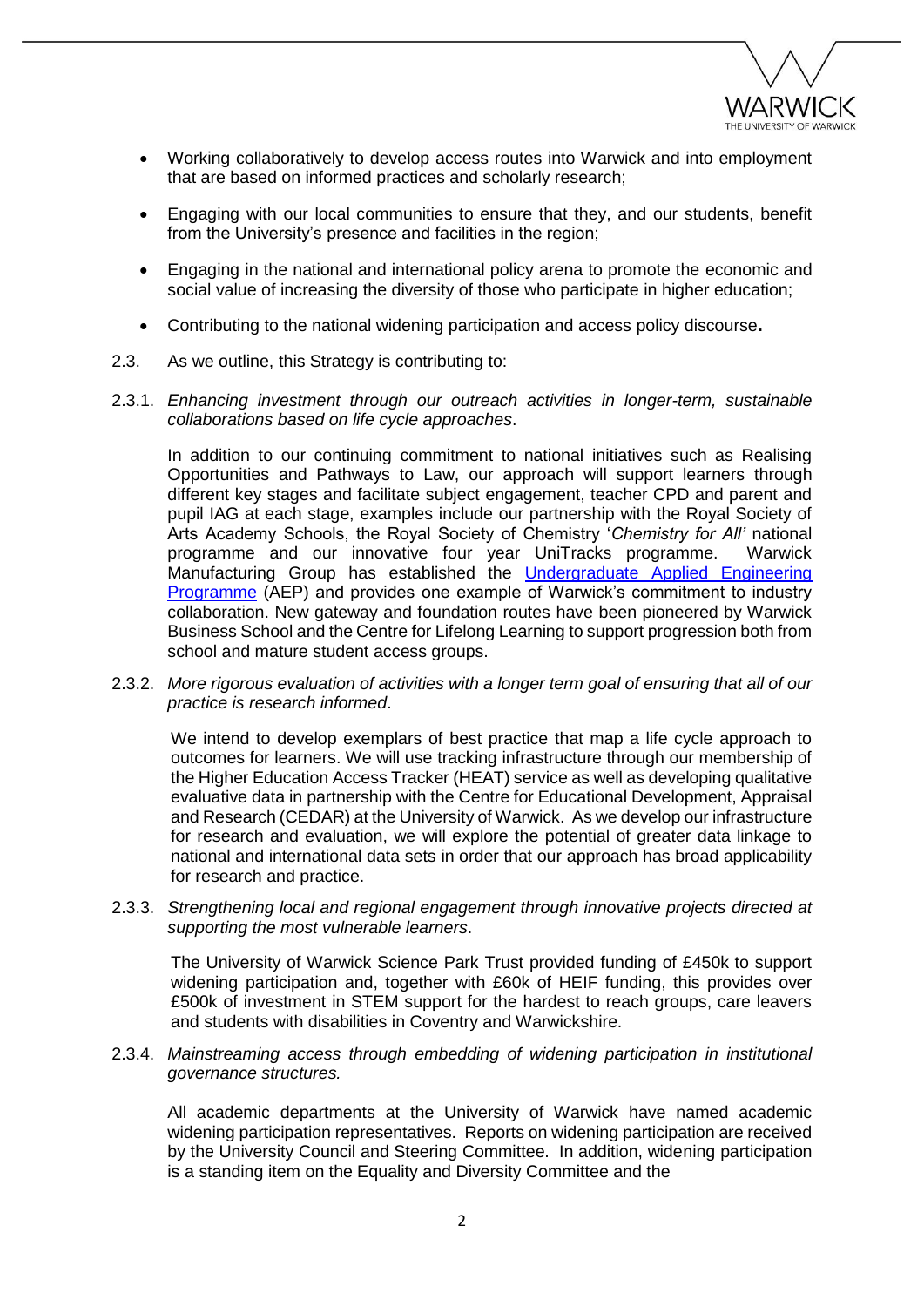

Widening Participation Strategic Steering Group forms part of the governance of teaching and learning.

2.3.5. *Increased attention to retention, student experience including monitoring and supporting access to the professions*.

Alongside data collected by our Strategic Planning and Analytics team, research into student experience is being conducted by the Institute for Advanced Teaching and Learning (IATL). Our participation in the recent HEFCE Postgraduate Support Schemes is further evidence of our commitment to a lifecycle approach that takes account of outcomes and employability.

2.3.6. *Enhancing professionalism in outreach and widening participation*.

Widening participation now forms part of our training for all probationary academic staff through our Postgraduate Certificate in Academic and Professional Practice (PCAPP) and a termly 'Widening Participation Forum' has been created to support the transfer of best practice. Recognition for engagement in outreach and widening participation work has been incorporated in the academic promotions criteria.

#### 2.4. **Assessment of recent access performance**

- 2.4.1. The University of Warwick is pleased with recent performance on a number of widening participation indicators where it has made progress in 2014/15 with many metrics either exceeding target or indicating significant progress towards target. The development of sustained widening participation and access programmes seems to be starting to have an impact on progression to the University and HE. Where overall targets have been met the University has set more ambitious or additional targets.
- 2.4.2. The University has made continued progress in the number of entrants recruited from state schools, exceeding the target by +120. This marks a positive shift in undergraduate recruitment in 2014/15 compared to 2013/14 and reflects some of the steps taken to develop targeting and schools engagement work. The University has a more informed and evidence-based approach to schools targeting which has enhanced the impact of events and the number of participants engaged on sustained outreach programmes.
- 2.4.3. Low Socio-Economic Groups
- 2.4.4. The University has seen an encouraging increase in the number of applications received from students from NS-SEC groups 4-7, with a 9% increase from 2013/14 to 2014/15 and a 12% increase in offers made over the same period. Data on participants in our outreach activities analysed through the HEAT system indicated that our activities were reaching significant numbers of students from NS SEC groups 4-7.
- 2.4.5. Low Participation Neighbourhoods
- 2.4.6. We have made progress on the number of young entrants from low participation neighbourhoods (one of the Prime Minister's goals), from 2009 levels to date, in 2009 the proportion of entrants was 3.7% (100 students) compared to 4.5% in 2014/15. This marks a notable improvement given that the size of the overall undergraduate population has grown over this time.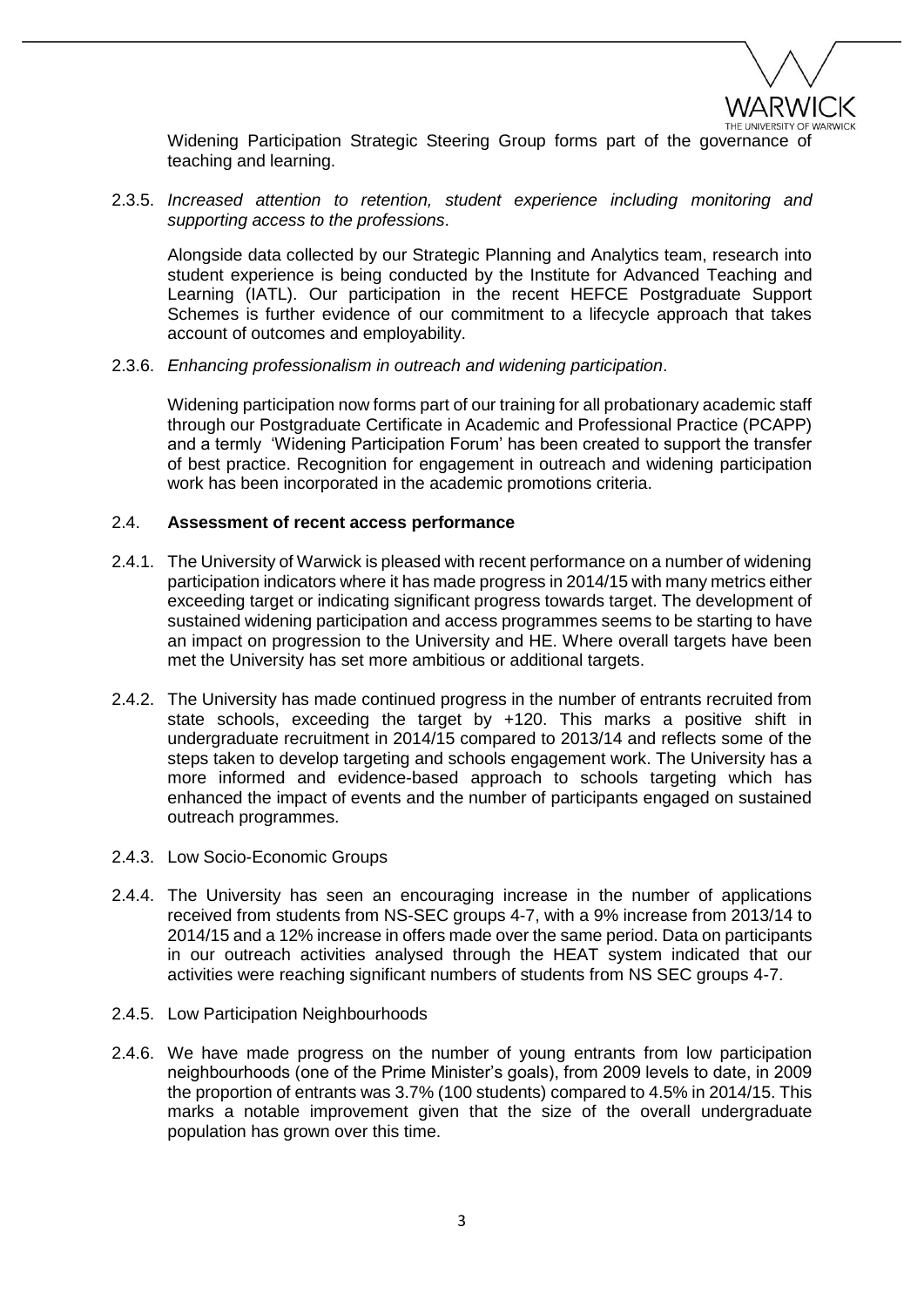

- 2.4.7. The University saw a sharp rise in applications in 2014/15 (up 14% compared to 13/14) for this group which led to a parallel increase in offers (up 23% compared to 2013/14) and this led to an increase in the number of conditional firm offer holders. The main challenge has been that applicants have not met their offer at confirmation stage; it is evident that LPN applicants are performing below the required standard at level 3. The accuracy of predicted grades for applicants from quintile 1 has been lower than that for applicants from higher participation areas, with lower quintiles more likely to have over-inflated grade predictions. This is an issue the University will continue to monitor.
- 2.4.8. The University has conducted further analysis of its applicants from Low Participation Neighbourhoods to better understand trends in access for this group. This analysis highlights the potential factors that have hindered progress to date, these are primarily prior academic attainment and predicted grades.
- 2.4.9. Table 1 sets out Polar 3 quintiles, and analyses applicants by their likelihood to progress into Higher Education based on their home postcode. The table indicates that while there is little variance between the quintiles, the lower the polar quintile, the more likely predictions are to be over inflated.

| P <sub>3</sub> | Ove            | Ove  | Ove  | Ove  | Ove  | accurat | Unde | Unde | Unde | ove     | accurat | unde    |
|----------------|----------------|------|------|------|------|---------|------|------|------|---------|---------|---------|
| quin           | r by           | r by | r by | r by | r by | e       | r by | r by | r by |         | е       |         |
| ι.             | 5              | 4    | 3    | 2    |      |         |      | 2    | 3    | $(\% )$ | $(\%)$  | $(\% )$ |
|                |                |      |      |      | 114  |         |      |      |      |         |         |         |
|                | 0              |      | 52   | 267  | 8    | 1194    | 215  | 9    |      | 51      | 41      | 8       |
| $\overline{2}$ |                |      |      |      | 230  |         |      |      |      |         |         |         |
|                | 0              | 13   | 96   | 547  | 3    | 2373    | 469  | 22   | 3    | 51      | 41      | 8       |
| 3              |                |      |      |      | 324  |         |      |      |      |         |         |         |
|                | 2              | 9    | 136  | 773  | 3    | 3519    | 623  | 25   | 1    | 50      | 42      | 8       |
| 4              |                |      |      |      | 460  |         |      |      |      |         |         |         |
|                | $\overline{2}$ | 29   | 158  | 986  | 8    | 5404    | 886  | 43   | 2    | 48      | 45      | 8       |
| 5              |                |      |      | 159  | 801  |         |      |      |      |         |         |         |
|                | 5              | 36   | 275  | 5    |      | 10301   | 1567 | 63   | 3    | 45      | 47      |         |

## **Table 1**

Breaking this data down further, Table 2 indicates that the over-predictions for those applying from Polar quintile 1 postcodes are most likely to occur in the higher predictions – (although noting that 10% of predicted A grades resulted in A\* grades).

## **Table 2**

| Grad           | Ove  | Ove | Ove | Ove | Ove | accurat | Unde | Unde | Unde | ove           | accurat       | unde           |
|----------------|------|-----|-----|-----|-----|---------|------|------|------|---------------|---------------|----------------|
| e              | . pv | by  | by  | by  | bv  | е       | r bv | r bv | r bv |               | е             |                |
|                | 5    |     |     |     |     |         |      |      |      | $\frac{1}{6}$ | $\frac{1}{2}$ | $\frac{10}{6}$ |
| $A^*$          |      | 0   | 10  | 66  | 366 | 381     | υ    |      | 0    | 54            | 46            |                |
| $\overline{A}$ |      |     | 30  | 133 | 538 | 532     | 137  |      | 0    | 51            | 39            | 10             |
| в              |      | u   | 12  | 53  | 204 | 225     |      |      | 0    | 54            | 45            |                |
|                |      | 0   |     | 15  | 34  | 48      |      | ◠    |      | 49            | 48            | ว              |
|                |      |     |     | 0   | 6   | 8       |      |      | 0    | 43            | 57            |                |

2.4.10. HEAT data related to the targeting of students on outreach and access interventions has demonstrated that University is performing well. Our sustained intervention programmes have seen increases in the percentage of students from POLAR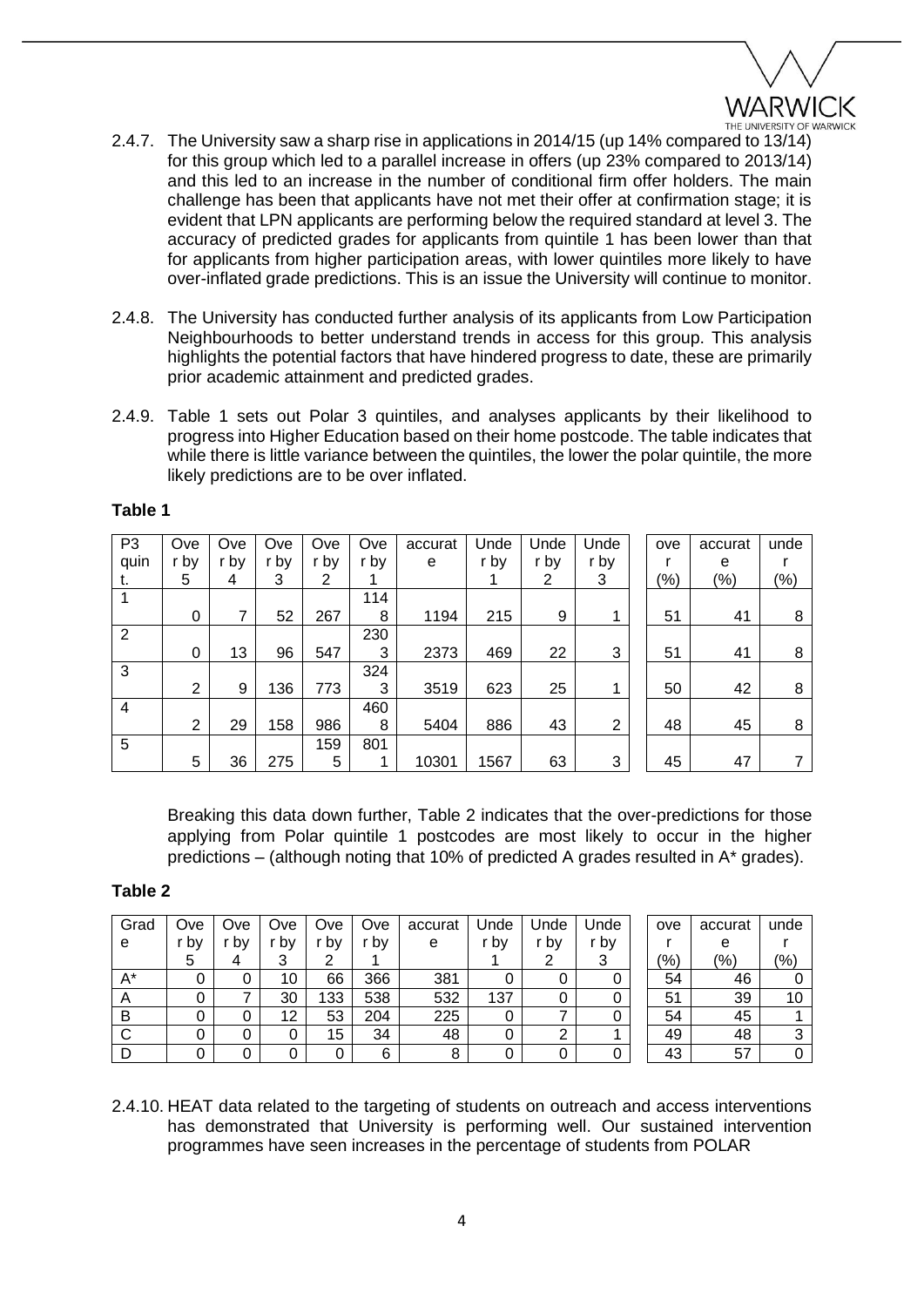

quintiles 1 and 2 engaged with activity. About 58% of those engaged in our interventions are from an LPN background. The University continue to proactively target schools in low participation neighbourhoods and uses the HEFCE participations maps to inform targeting.

# **3. Fee Levels for 2017 entry**

- 3.1. The University will charge Home/EU full-time PGCE and undergraduate students who enter the University in 2017-18 (including MBChB) £9,250 for the 2017/18 academic year with the exception of students on 2+2 programmes and the WBS Foundation Year<sup>1</sup> whose fees will be £6,750 and foundation degree and part-time students whose fees will be £6,165.
- 3.2. The University's planned Home/EU full-time undergraduate intake for the 2017/18 academic year is 3,621 students of whom 100 are likely to be 2+2 students and 20 WBS Foundation Year students.
- 3.3. Fees for all 2017-18 entry full-time and part-time Home/EU undergraduate students and PGCE students will rise in subsequent years of a student's course in line with any permitted inflationary uplift as determined by the UK Government on an annual basis. Fees for pre 2017-18 entry full-time and part-time Home/EU undergraduate students and PGCE students (i.e. pre 2017-18 entry) will stay at the 2016-17 fee level (i.e. fulltime £9,000, part-time £6,000) and will not rise in subsequent years of their course despite any permitted inflationary uplift as determined by the UK Government on an annual basis.
- 3.4. Students who enter the University in 2017-18 and undertake an Erasmus year as part of their programme and students who enter the University in 2017-18 and undertake a work placement or exchange programme as part of their course will be charged at the maximum fee permitted by the Government for the relevant years when they are away from the University. For 2017/18 Academic year the maximum fee permitted for an Erasmus year is £1,385 and work placement is £1,850. These fees apply for all courses that incorporate an intercalated/mandatory year out as part of the course.
- 3.5. Fees for accredited part-time courses run through the Centre for Lifelong Learning will be no more than £6,165 for the 2017/18 academic year pro rata to the number of modules and the relevant CATS points for the individual student's course of study. Undergraduate part-time students can study up to and including a maximum of 75% FTE in any one year.
- 3.6. A proportion, in line with our general Access Agreement commitments, of any income from part-time students above the basic level outlined above will be committed to outreach and access measures for part-time students. The financial support on offer to part-time students is outlined in section 6 below.

1

 $1$  Fees will revert to £9,250 when students progress to Year 1.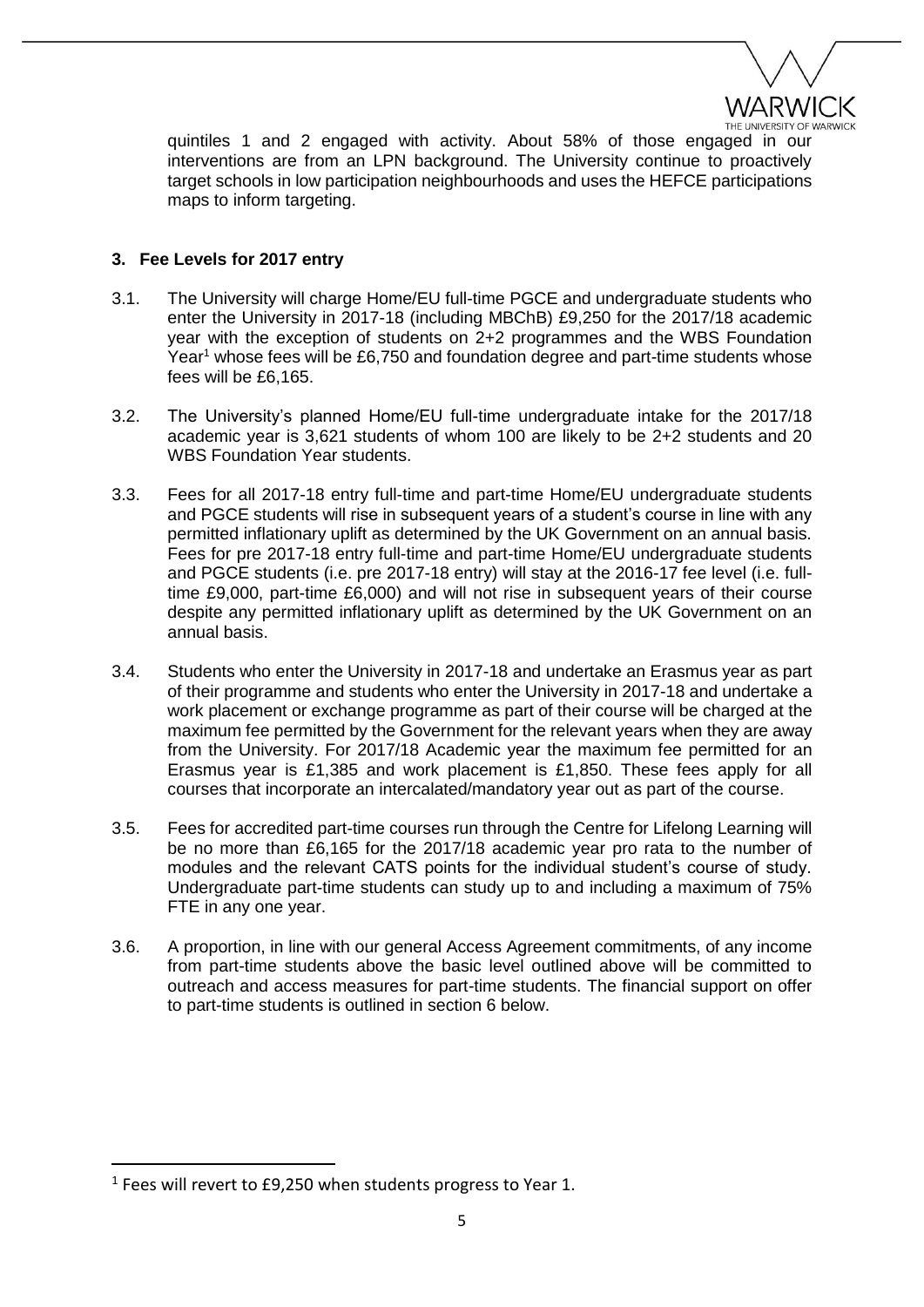

## **4. Additional Access expenditure: A student lifecycle approach**

### 4.1. **Access and outreach investment**

The University is committed to spending £9.75m on access, student success and progression activities and financial support to students to support our widening participation strategy in 2017-18. This can be broken down into:

- £6.35m on financial support to students
- £3.4m for access, student success and progression activities
- 4.1.1. In our 2015/16 access agreement we made the decision to revise our financial support packages for students to rebalance our additional higher fee income (HFI) towards access. We will continue to monitor and evaluate the longer term impact of both access and financial support interventions to inform future decision making.
- 4.1.2. In its 2012/13 Access Agreement the University committed to an investment of £1.05m to support its widening participation and access aspirations. Being mindful of the need to invest additional resource in our access and outreach programmes we have increased our level of investment to £1.65 million in 2014 to reach £3.4 million by 2017/18. This represents an increase in HFI for access and outreach of 5% in 2012/13 to 8.8% in 2017/18, noting increases in student numbers.
- 4.1.3. We will target this funding on initiatives which address our strategic priorities including: the sector-wide widening participation agenda; the need to ensure that the University is able to achieve its own ambitious access targets and addressing challenges students face when progressing into graduate level employment.

## 4.2. **Retention and student success**

- 4.2.1. The University currently meets its retention benchmarks and hence investments targeted to improve retention are limited to the financial support arrangements described in section 7 below. The University will continue to focus its efforts on the more challenging targets to increase student intakes from state schools, from lower socio-economic backgrounds, from low participation neighbourhoods, BME groups, and mature entrants.
- 4.2.2. The University conducted a full scale survey of first year Warwick Bursary recipients in 2014. The purpose of the survey was to evaluate the level of the students' awareness of bursary funding before they entered higher education. Also, to assess the influence of additional bursary support on students' decisions to study at the University and the impact of bursaries on their first year student experience.
- 4.2.3. Almost half of the students said that receiving a bursary had reduced the need to undertake paid work, although approximately 60% of bursary recipients continue to work whilst studying. 73% of students said that the receipt of the bursary would allow them to consider an unpaid work placement to enhance their employability prospects.
- 4.2.4. Over 80% said that receipt of the bursary had helped them to feel confident about completing their course successfully and achieving the academic progress they hoped for. The bursary was overwhelmingly seen as helpful in allowing students to participate fully in extra-curricular opportunities, including volunteering and social and sporting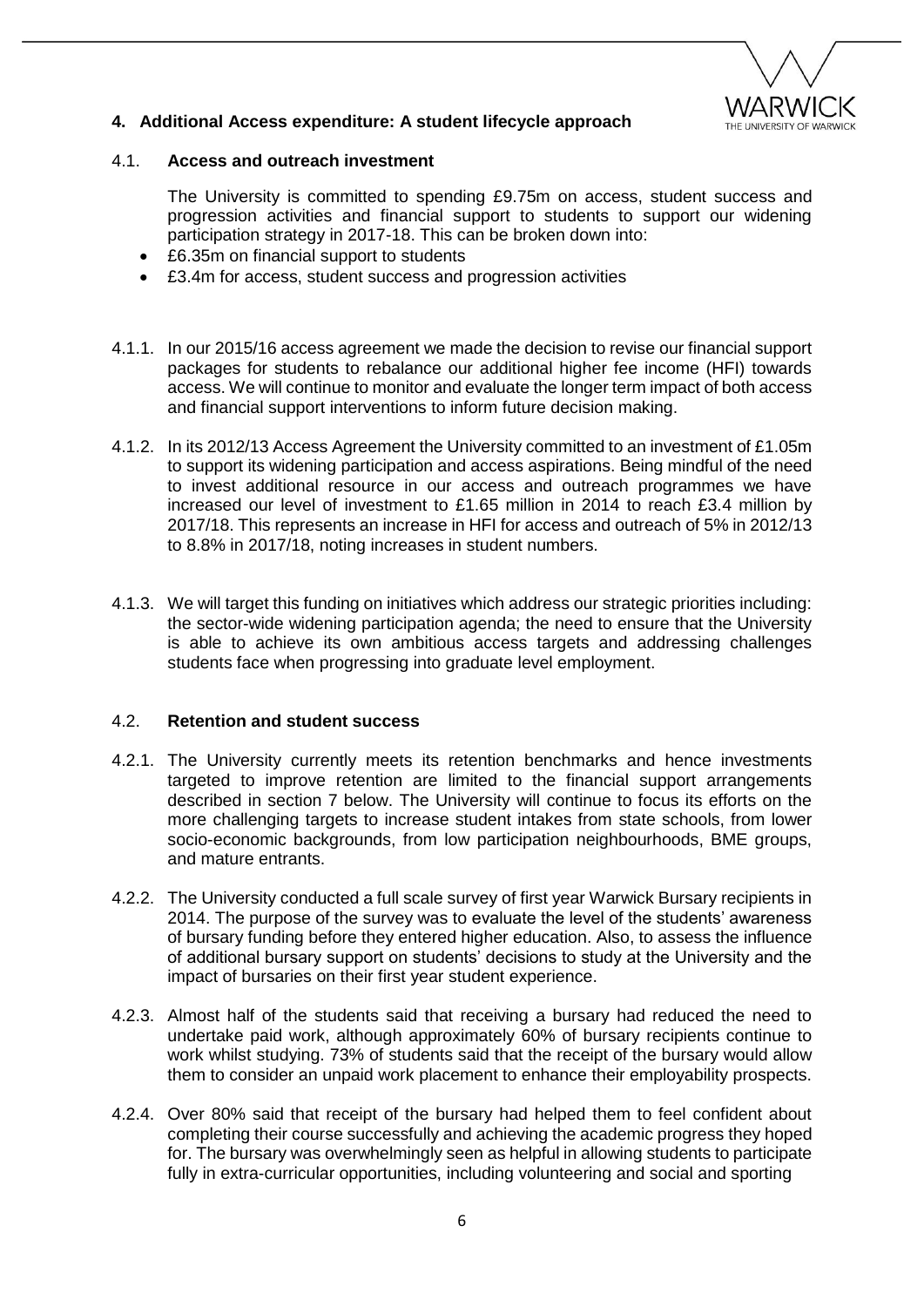

activities. Of the students who responded positively to these questions, just over 70% were from the lowest income groups (under £25k).

4.2.5. The Student Funding team will carry out a second survey in 2016 to assess the impact and value of financial support to its students throughout the student lifecycle. The team will run a further survey once OFFA publishes its own tool on assessing the effectiveness of financial support. We intend to use the survey questions, methodology and user guide issued by OFFA to inform the design of the survey and to evaluate and disseminate its findings.

### **5. Additional Access and Student Success Measures**

#### 5.1. Priorities for our 2017/18 access agreement

The University has identified a number of priorities for its access agreement in 2017/18.

- To continue to invest in evidence based access and outreach measures to ensure we are in a position to meet our widening participation indicators in a sustained manner
- To analyse the University's progress against its access objectives to measure the effect across the student lifecycle, ensuring where there are performance gaps that these are addressed
- To continue to work in partnership with schools and colleges to ensure the University's work is meeting the needs of students and applicants, especially in the context of national curriculum reform
- To enhance our monitoring, evaluation and research capabilities to better understand the impact of our work across the student lifecycle
- To extend the employability opportunities for widening participation groups to enhance progression to graduate employment or postgraduate study
- To develop new routes for disadvantaged students to gain access to a Warwick education
- To strengthen our engagement with key policy stakeholders to inform future practice and research outputs
- To celebrate and strengthen our internal widening participation culture to ensure staff and students feel recognised for their contributions and continue to build a community capable of delivering longer term objectives.

#### 5.2. **Access and outreach developments**

- 5.2.1. In line with national and institutional evidence the University will be enhancing and intensifying its approach to ensure that targets are achievable and deliverable, with a stronger emphasis on improving academic attainment, both at GCSE and post-16 stages, ensuring that students from targeted groups are not only inspired by the opportunities HE provides, but are equipped academically to reach their potential. Opportunities within the admissions cycle will be explored to enhance the use of contextual information, as will efforts to expand new and alternative pathways to Warwick degrees.
- 5.2.2. The University invests significant resource in activities to enhance progression to HE from disadvantaged and underrepresented groups, particularly from the local area in Coventry and Warwickshire. Relationships exist between the University and the majority of secondary schools in the sub-region, including Initial Teacher Training, WP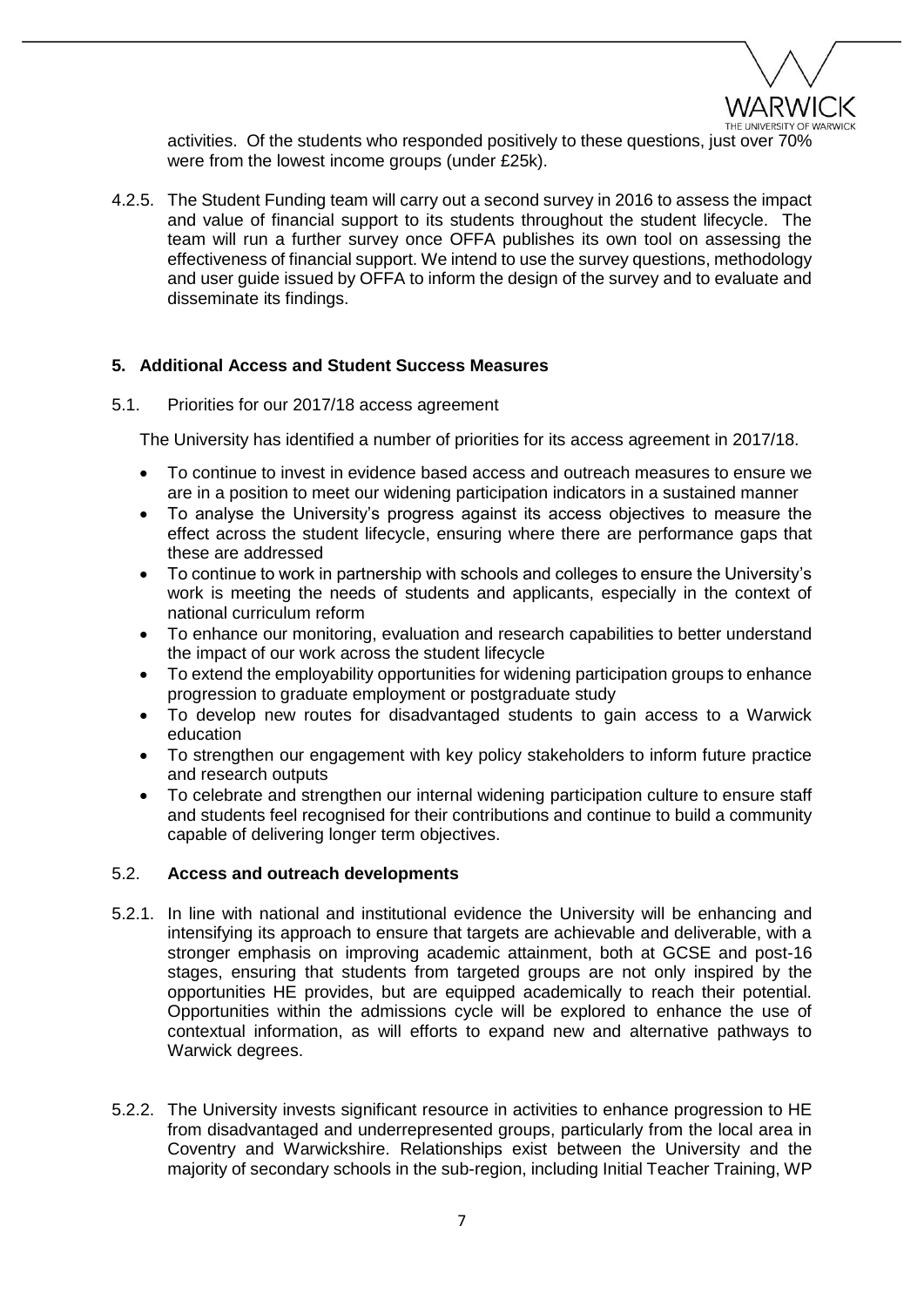

partnerships, volunteering and departmental outreach and there is great appetite to strengthen these further in a strategic manner. The University's WP strategy aims to create pathways to ensure entry to Warwick's degree programmes (and those of other Research Intensive Universities and Russell Group) are attainable, this must include a role in enabling more people to achieve their academic potential, especially given the challenges posed by GCSE and A Level curriculum reform and the decline in the numbers of students attaining AAB at A-level nationally.

### 5.3. **Long term outreach work**

5.4. A summary of the University's sustained programmes of outreach and access work can be found in the table below.

| <b>Activity</b>                                                     | <b>Target Group</b>                                                                    | <b>Focus</b>                                | <b>Partners/collaborators</b>                                                                                     |
|---------------------------------------------------------------------|----------------------------------------------------------------------------------------|---------------------------------------------|-------------------------------------------------------------------------------------------------------------------|
| <b>Warwick Bright Stars</b>                                         | <b>Primary Schools</b>                                                                 | Coventry and<br>Warwickshire                | <b>Children's University</b><br><b>Warwick Volunteers</b><br><b>Lloyds Scholars</b><br><b>Warwick Arts Centre</b> |
| <b>Great Children's</b><br><b>University</b><br>Programme           | Primary<br><b>Looked After</b><br>Children (LAC)                                       | Coventry and<br>Warwickshire                | <b>Coventry and Warwickshire</b><br><b>Virtual Schools</b><br><b>Children's University</b>                        |
| <b>Experience Warwick</b><br><b>Partnership</b><br>Programme        | <b>Secondary Schools</b><br>working with Y7-13<br><b>Parents</b><br><b>Teacher CPD</b> | Coventry and<br>Warwickshire                |                                                                                                                   |
| <b>Warwick Sutton</b><br><b>Scholars</b>                            | Secondary Schools,<br>Years 8-9                                                        | <b>West Midlands</b>                        | The Sutton Trust                                                                                                  |
| <b>Student Progression</b><br><b>Team</b>                           | Secondary Schools,<br>Years9-10                                                        | Coventry and<br>Warwickshire                |                                                                                                                   |
| <b>UniTracks</b>                                                    | Secondary schools,<br>$Y10-13$                                                         | National                                    | Lloyds Bank<br>The Brilliant Club<br>The Brightside Trust                                                         |
| <b>Experience Warwick</b><br>Year 10 Summer<br><b>School</b>        | Secondary schools,<br>Y10, LAC                                                         | Coventry and<br>Warwickshire<br>+ UniTracks |                                                                                                                   |
| <b>Experience Health</b><br><b>Sciences Summer</b><br><b>School</b> | Year 11                                                                                | <b>West Midlands</b><br>and London          | Queen Mary, University of London                                                                                  |
| <b>Experience Warwick</b><br><b>Y12 Summer</b><br><b>Schools</b>    | Year 12                                                                                | <b>National</b>                             |                                                                                                                   |
| <b>The Sutton Trust</b><br><b>Summer School</b>                     | Year 12                                                                                | National                                    | The Sutton Trust                                                                                                  |
| <b>Pathways to Law</b>                                              | <b>Years 10-13</b>                                                                     | National                                    | The Sutton Trust<br>10 other Research Intensive<br><b>Universities</b>                                            |
| <b>Pathways to Banking</b>                                          | <b>Years 10-13</b>                                                                     | <b>West Midlands</b><br>and London          | The Sutton Trust<br><b>LSE</b>                                                                                    |
| <b>Realising</b><br><b>Opportunities</b>                            | <b>Years 12-13</b>                                                                     | National                                    | 14 other Research Intensive<br><b>Universities</b>                                                                |
| <b>Teachers' and</b><br><b>Advisors'</b><br><b>Conference</b>       | <b>Teachers and</b><br><b>Advisors</b>                                                 | National                                    |                                                                                                                   |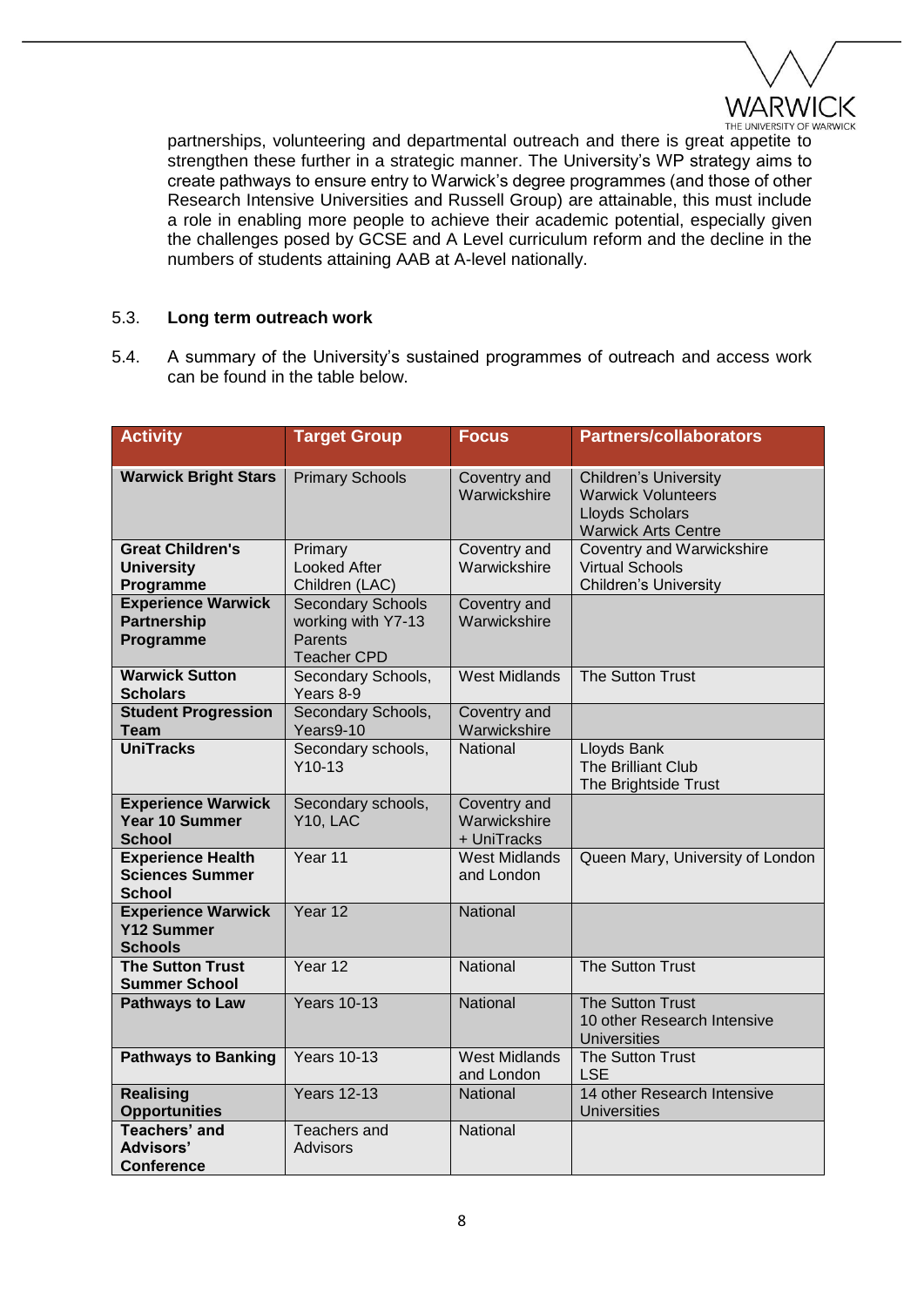|                        |                 |                 | WARWICK     |
|------------------------|-----------------|-----------------|-------------|
| <b>Academic</b>        | KS2-5 Mature    | Varied          | <b>RWIC</b> |
| <b>Department work</b> | <b>learners</b> |                 |             |
|                        | Teachers        |                 |             |
| <b>IGGY</b>            | Year 9-13       | <b>National</b> |             |
| <b>WP Development</b>  | Various         | Varied          |             |
| <b>Fund projects</b>   |                 |                 |             |

### 5.4.1. Key stage 3 programme- Sutton Scholars

In partnership with the Sutton Trust, the University has launched a new programme for highly able Key Stage 3 pupils in the West Midlands called Warwick Sutton Scholars. The aim of the programme is to ensure highly able students in years 8 and 9 are stretched, enthused and challenged and have their aspirations raised towards

progression to research intensive universities. The two year programme will facilitate transition to the University's own highly able programme, UniTracks, from Year 10 to

Year 13 as well as facilitate progression on to other Sutton Trust funded programmes and other universities' outreach provision.

### 5.4.2. Sutton Trust Summer Schools

A further element of our partnership with the Sutton Trust is participation in the prestigious Sutton Trust Summer School programme from 2016, offering a residential academic experience for over 100 Year 12 students from across the UK, in Classics and Ancient History, Economics, Law, Physics and Politics and International Studies.

#### 5.4.3. Pathways to Banking

In 2016/17 the University will be expanding its access to the professions and industry work by initiating a new programme called Pathways to Banking in partnership with the Sutton Trust and Deutsche Bank. This scheme will operate in a similar way to the existing Pathways to Law programme by supporting young people in KS4 and 5 to consider how they might access careers in the financial sector.

- 5.4.4. The University already works closely with local partners on outreach programmes. Local outreach work is being enhanced through the continuation of a sustained programme for groups of learners from schools in low participation areas who will receive detailed and focused information, advice, guidance and academic support in order to enable them to maximise their chances of gaining entry to the most competitive institutions.
- 5.4.5. The University is a lead partner of the Royal Society of Chemistry National Widening Participation programme 'Chemistry for All'. The project is five years in duration and builds on our core strategy to build sustained and collaborative interventions and will contribute to positioning Warwick as an innovator and leader in this field. The programme of interventions started in September 2014 and will run for five years through to the school year ending in 2019. One cohort of students will be tracked over the five year period of the project. A second cohort will be starting in September 2016. The activities will present chemistry in a way that allows students from low participation backgrounds to make informed choices. Alongside this activity programme, a five year longitudinal research study will be commissioned separately, with the aim of providing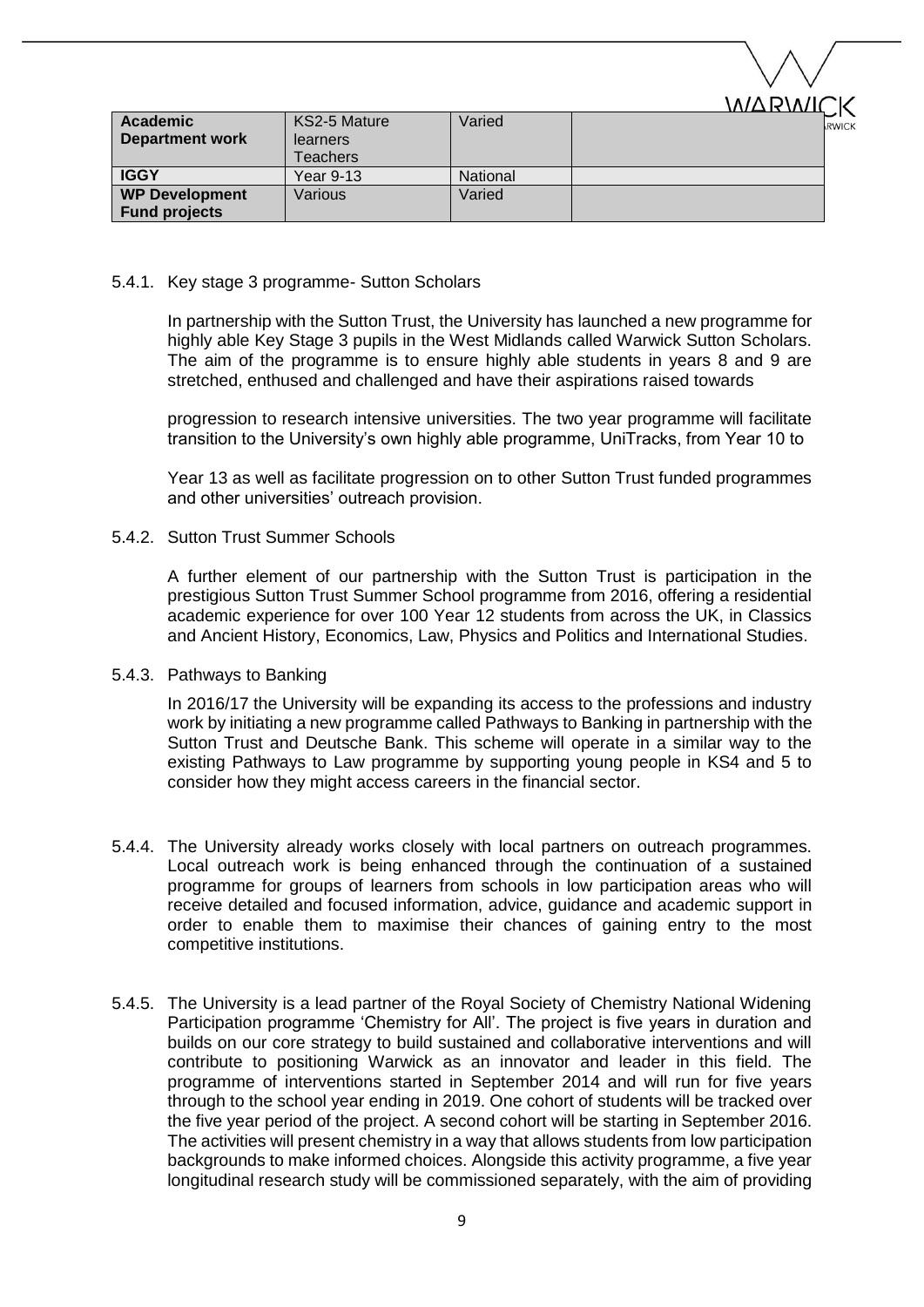

evidence on the impact of chemistry interventions on students from low participation backgrounds.

- 5.4.6. The University is also building on the success of existing teaching fellow appointments in the physical sciences, whose remit is to work within academic departments to develop subject specific outreach activities with schools. To date, the departments of Computer Science, Theatre Studies, Modern Languages, WMG, Law, English and Politics have also funded Teacher Fellow posts (some part-time), providing a dedicated subject specialist, whose role is to develop networks of subject teachers and heads who can contribute to the University's understanding of the needs for students of those particular subjects.
- 5.4.7. The University has been working with Coventry and Warwickshire Local Authorities to monitor progression rates to Warwick, in order to measure whether the package of

support collaboratively offered by the Authorities and the University is effective (for the past three years, application rates from both regions have been increasing). The University is also activity engaged in a 'Closing the Gap' project with Warwickshire

County Council to examine the challenges faced by disadvantaged students and developing intervention and support that promotes better attainment and progression outcomes from KS2-5.

5.4.8. Looked after Children/Care leavers

Looked after Children have the poorest educational outcomes of all groups in society with only 13.2% of children in care obtaining five good GCSEs compared with 57.9% of all children, and only 6% of care leavers go to university compared with 42% of all young people. Through the STEM innovation project and other collaborative work the University has fostered strong relationships with the Virtual Schools in Coventry and Warwickshire. We have initiated new activity and support for local looked after children to improve aspiration and academic progression. We have started with Primary School Looked after Children and will extend towards KS3 and 4 over time.

5.4.9. Enhancing Student Attainment thematic work

The University has invested more resources to support A Level students in their exam preparation, by offering a range of supplementary, school holiday and weekend extension revision sessions. In 2016 a Year 13 revision Bootcamp will be offered in six subjects. The programme also aims to work with a defined number of schools to pilot new activities, both in-school and on-campus, which enable students from WP backgrounds to be supported for a sustained period of time during the final year of KS5. The model will be tested and evaluated in the 2015/16 academic year with a view to wider rollout in 2016/17, dependent on the outcomes and impact of the pilot.

The overall objective is to improve learner attainment by one grade. Other attitudinal and skills based surveys will be used to get a holistic view of any impact made. Intended outcomes include:

- Improve participants A2 outcomes by one grade in a specific discipline
- An assessment of HE aspirations, monitored by UCAS choices and final destinations
- Increased confidence in ability to perform well in exams
- Enhance student preparation for the transition to HE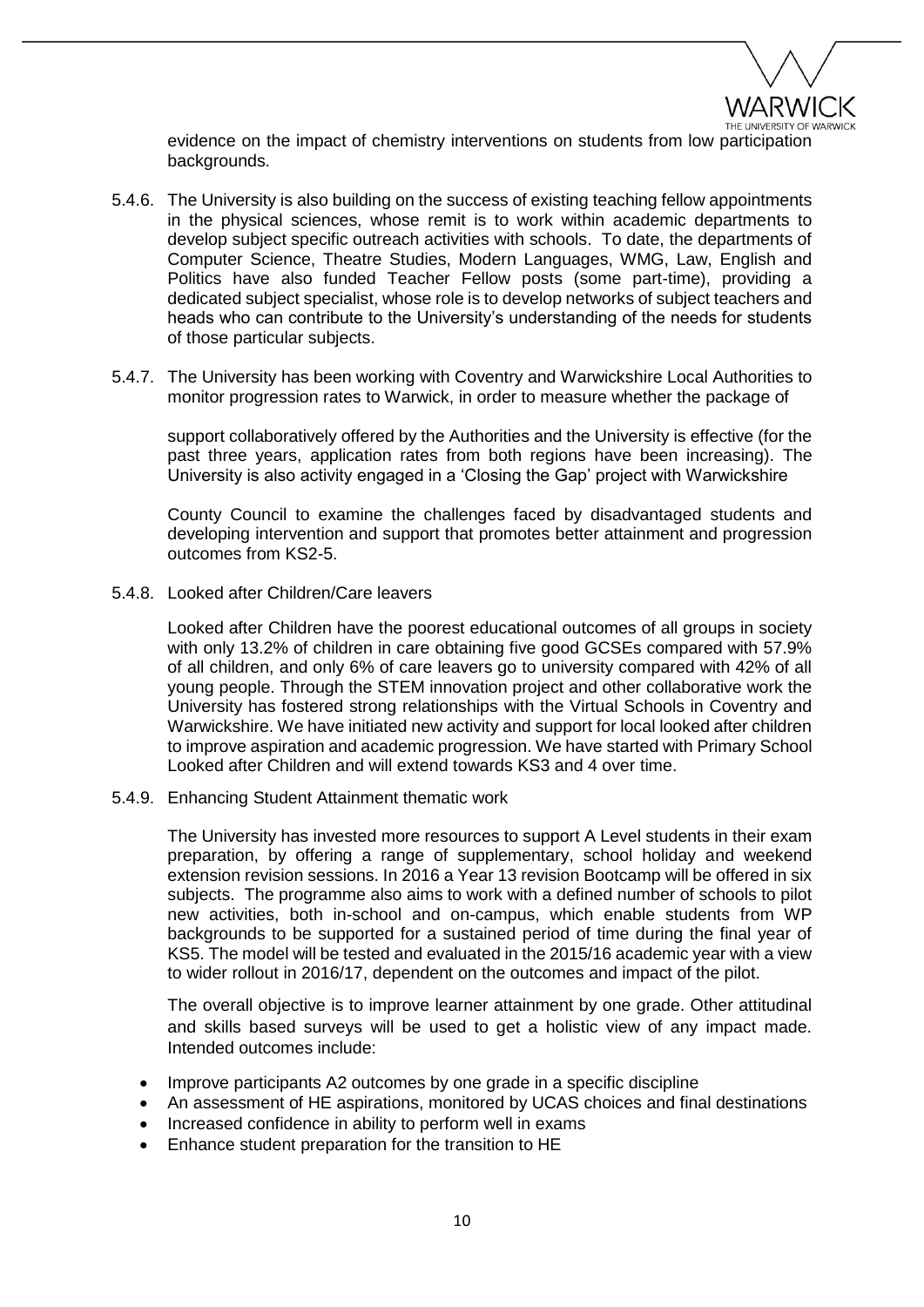

### 5.5. **New access initiatives**

- 5.5.1. The University has revised its position regarding the Realising Opportunities (RO) national outreach scheme as part of a sustained approach to meeting widening participation targets and supporting academic excellence (See section 5.9 below). Successful completion of the two year RO programme will now result in academic recognition at the offer holder stage, acknowledging the additional academic work (EPQ or RO Academic Assignment) that a student will have completed as part of the RO programme and will provide students with an additional incentive to apply to the University of Warwick. The University is taking a similar approach with other core long term outreach programmes, e.g. UniTracks and Pathways to Law and is examining how cohort tracking data can support this in the absence of formal UCAS data.
- 5.5.2. The University will also be exploring the opportunity to develop and launch its own Access Scheme for 2017/18 and will be conducting a feasibility study to address the viability of such a programme.
- 5.5.3. Warwick Business School (WBS) launched a BSc (with Foundation Year) in Accounting and Finance, and a BSc (with Foundation Year) in Management, in 2015- 16. The Foundation Year is common to both degrees and aims to equip students with the skills and knowledge they will need for successful progression to Year 1 of the existing 3-year BSc degrees in these subjects. The Foundation Year is targeted at students from non-traditional backgrounds who have the potential to succeed on the WBS UG Programme, but who for reasons beyond their control have no realistic prospect of meeting the standard requirements for direct entry.
- 5.5.4. Discussion is also underway about developing a range of foundation year pathways in other disciplines.
- 5.6. The University is exploring ways in which contextual data can be used to inform and support its access and widening participation objectives. As part of the Realising Opportunities programme the University offers students an alternative offer of up to 40 UCAS points across all courses. Initial work is focusing on the ways in which contextual data can be used to support the targeting of outreach activity, the impact of contextual data on the admissions process, and the tracking of students with whom we have worked through our outreach events.
- 5.6.1. The University has a strong record of retention and hence will be focusing its resources on measures to promote access and widening participation in the first instance, but contextual data will be included in subsequent monitoring of retention and student performance and action will be taken to improve retention in future access agreements should issues be identified.
- 5.6.2. The University opened a University Technical College, WMG Academy for Young Engineers in September 2014 building on its expertise in this area providing education for 14-19 year olds through an applied, problem-solving based curriculum. WMG will be opening a second UTC in Solihull in September 2016.
- 5.6.3. The University's Widening Participation Strategy 2013-includes a growing number of departmental and faculty initiatives. In order to further support this work, a Widening Participation Development Fund has been established. Bids are encouraged at a departmental and faculty level and where possible projects should have a two year life span and consider sustainability options beyond the end of the project. Priority is given to collaborative and innovative proposals which can be for developments of existing provision or new programmes.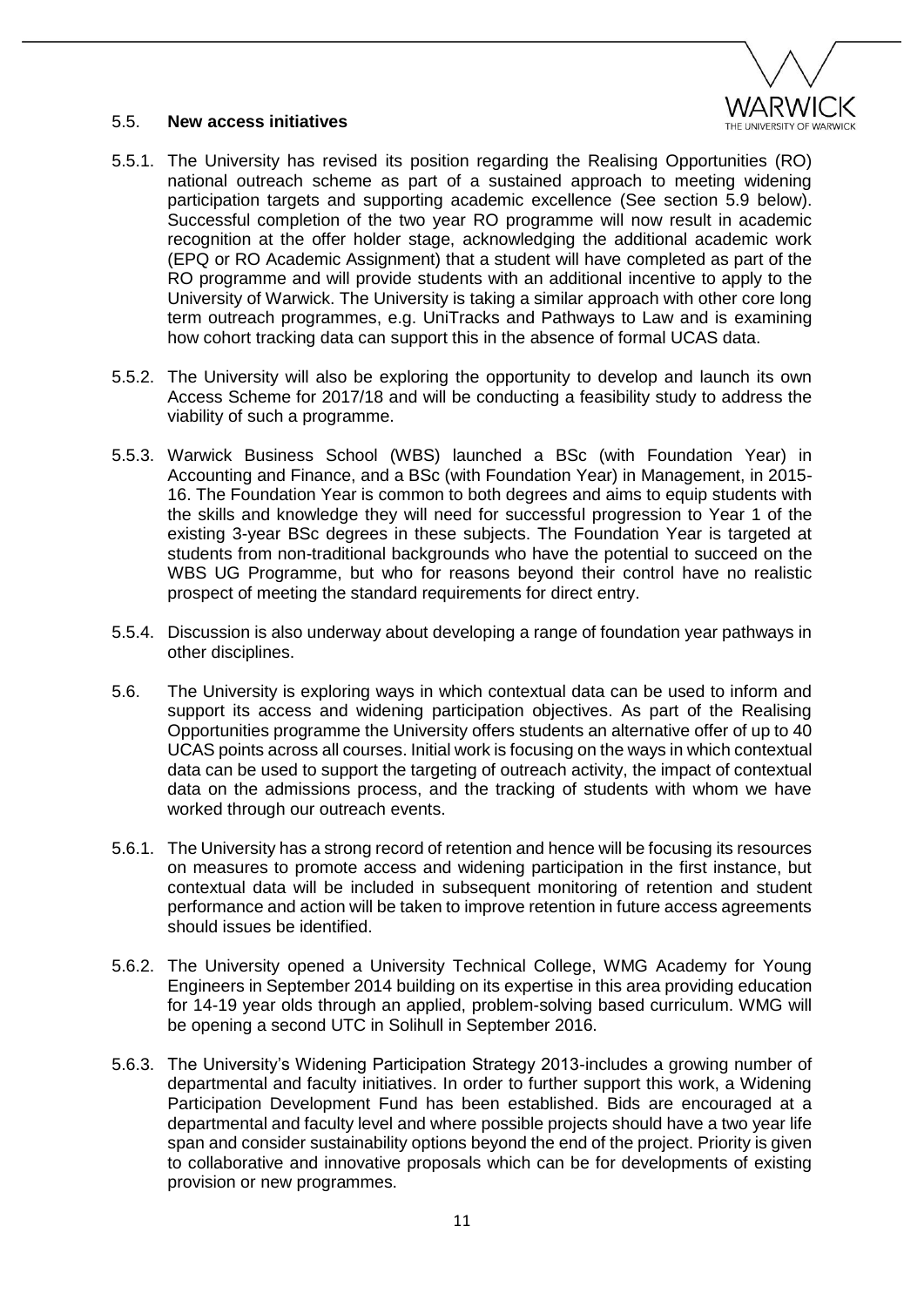

- 5.6.4. Aims of the fund:
	- To promote cross-department collaboration on outreach and WP initiatives by way of encouraging a joined up institutional approach, including where relevant links to university wide schemes and outreach advice and guidance systems.
	- To ensure activity is targeted to one or more WP groups identified in the University's access agreement milestones and/or also including students with disabilities, children in care, schools with high take up of free school meals or where there are, for example, gender and ethnicity disparities in subject take-up.
	- To ensure WP funding demonstrates value for money, targeting resources where they will have the greatest impact for the learner
	- Through appropriate project design and evaluation embedded in projects, to encourage an evidence-based approach to the development of WP initiatives across the University and establish a 'what works' foundation.
	- To foster innovation and good practice in WP initiatives across the institution.
- 5.6.5. The projects developed so far have demonstrated real innovation and understanding of academic barriers to progression, example projects include:
	- Programmes to support disadvantaged pupils with the Computing curriculum
	- A Year 12 Essay writing competition enabling enhanced research and study skills
	- Teacher CPD resources for supporting highly able students

### 5.7. **Strengthening collaborative and partnership activity**

5.8. The University recognises the value of effective collaboration as a contributor to its own institutional priorities but also to the national widening participation agenda. Measuring this wider collective impact is a key priority as the University intends to articulate these sector level benefits as part of its evidence-based expenditure. This element of our strategy is founded on high-quality effective partnerships with other HE institutions, schools and colleges, sector bodies and industry.

#### 5.9. **Realising Opportunities**

- 5.9.1. The University is a member of Realising Opportunities (RO), a unique collaborative partnership of research intensive universities developing and delivering a national fair access scheme which promotes social and geographic mobility for students from under-represented groups. RO has a robust evaluation framework which incorporates contextual data, student aspirations and the longitudinal tracking of students through the HEAT database and UCAS.
- 5.9.2. The award-winning Realising Opportunities programme, developed through shared best practice, provides support for students through interventions designed to raise aspirations, develop skills and enable them to demonstrate their potential to succeed at a research intensive university. These interventions are offered locally and nationally and include a National Student Conference, ongoing support and encouragement from a trained student ementor and an assessed academic element. Successful completion of RO will result in additional consideration given to applications through UCAS from all Partner universities, and the potential for an alternative offer worth up to 40 UCAS points. Each participating institution has committed future funds to ensure the on-going delivery of RO to 31 July 2019. For 2017 – 2018 this will be a maximum of **£37,000**  per Partner.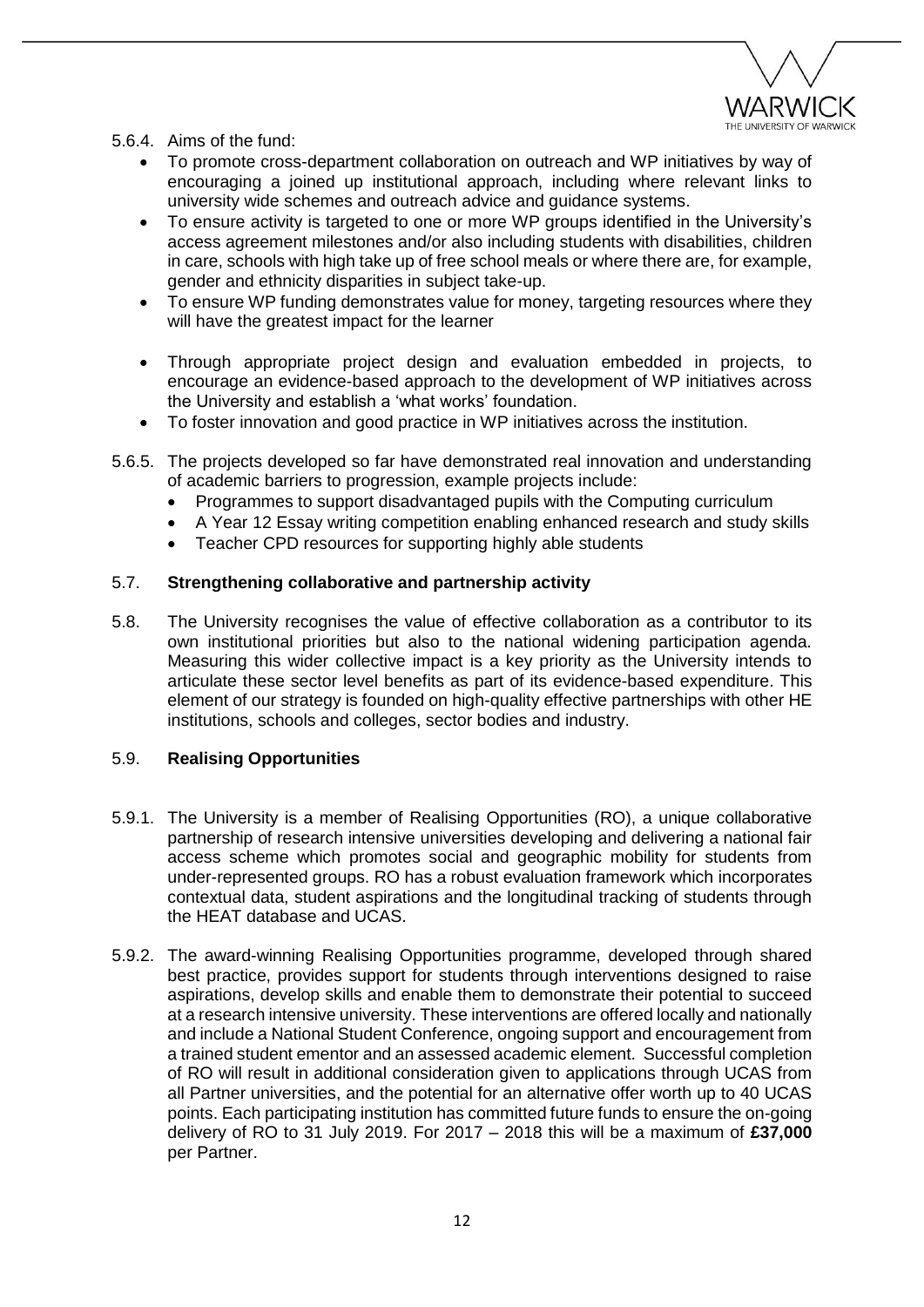

5.9.3. In October 2015, UCAS undertook analysis of applicant data for RO students. The warvice results demonstrated that RO is robust in its dual targeting of high attaining students from disadvantaged backgrounds; provided evidence of elevated application, offer and entry rates for RO students applying to HE against a UCAS-identified control group; highlighted that RO seems to 'neutralise' background differences across the different measures of disadvantage, and suggests that RO participants are more successful at getting offers from research intensive universities.

## 5.9.4. **Queen Mary, University of London Partnership**

The University of Warwick and Queen Mary, University of London entered into a collaborative agreement in 2012, and a substantial component of this partnership is widening participation. Both institutions' outreach teams are continuing to share good practice and draw on experiences of working to widen participation in two quite different geographical areas. Following a successful evaluation of our 2014-15 work we are again delivering a five-day residential summer school in July 2016, split across both institutions' campuses. Maintaining a focus on health science pathways this collaborative event will allow participants to understand better the different routes into health related subjects including taking part in laboratory work, studying anatomy and meeting professionals from a wide variety of NHS careers. It will also expose these participants to a different region and the idea of geographical mobility. Queen Mary and the University of Warwick will continue to jointly evaluate all collaborative activities to ensure that plans for activity in 2016-17 are evidence-based.

### 5.9.5. **Think Higher- Coventry and Warwickshire Collaborative Outreach Network**

The University leads and hosts the Coventry and Warwickshire Network, Think Higher (part of the National Networks for Collaborative Outreach (NNCO) initiative), in collaboration with Coventry University, North Warwickshire and Hinckley College, Warwickshire College and the respective local authorities. The network engages directly with the Coventry and Warwickshire Local Enterprise Partnership (LEP) to build a sustainable approach to this work beyond the life of the funding, including exploring approaches to higher skills and progression, using European Social Fund grants.

#### 5.9.6. **Russell Group**

The Russell Group WP Association has provided a forum for collaborative work across these highly selective institutions for many years. As well as providing peer support for senior WP staff, the group plans and delivers collaborative activity including the biennial Teachers' Conference and practitioner networks.

The University of Warwick is a partner in Advancing Access, a national collaboration of 24 selective universities. We are working together with schools and colleges to develop and deliver continuing professional development (CPD) for teachers and advisors that supports student progression to selective universities and courses. Advancing Access has a particular focus on schools with low levels of progression to such universities. We are delivering the majority of CPD events and resources online to allow easy access for all schools, regardless of their location.

Advancing Access complements the excellent work already carried out at the University and other partner institutions by engaging those areas that have historically been hard to reach and may be in geographic 'cold spots'. It is a cost-effective approach to equipping teachers and advisors with the information they need to advise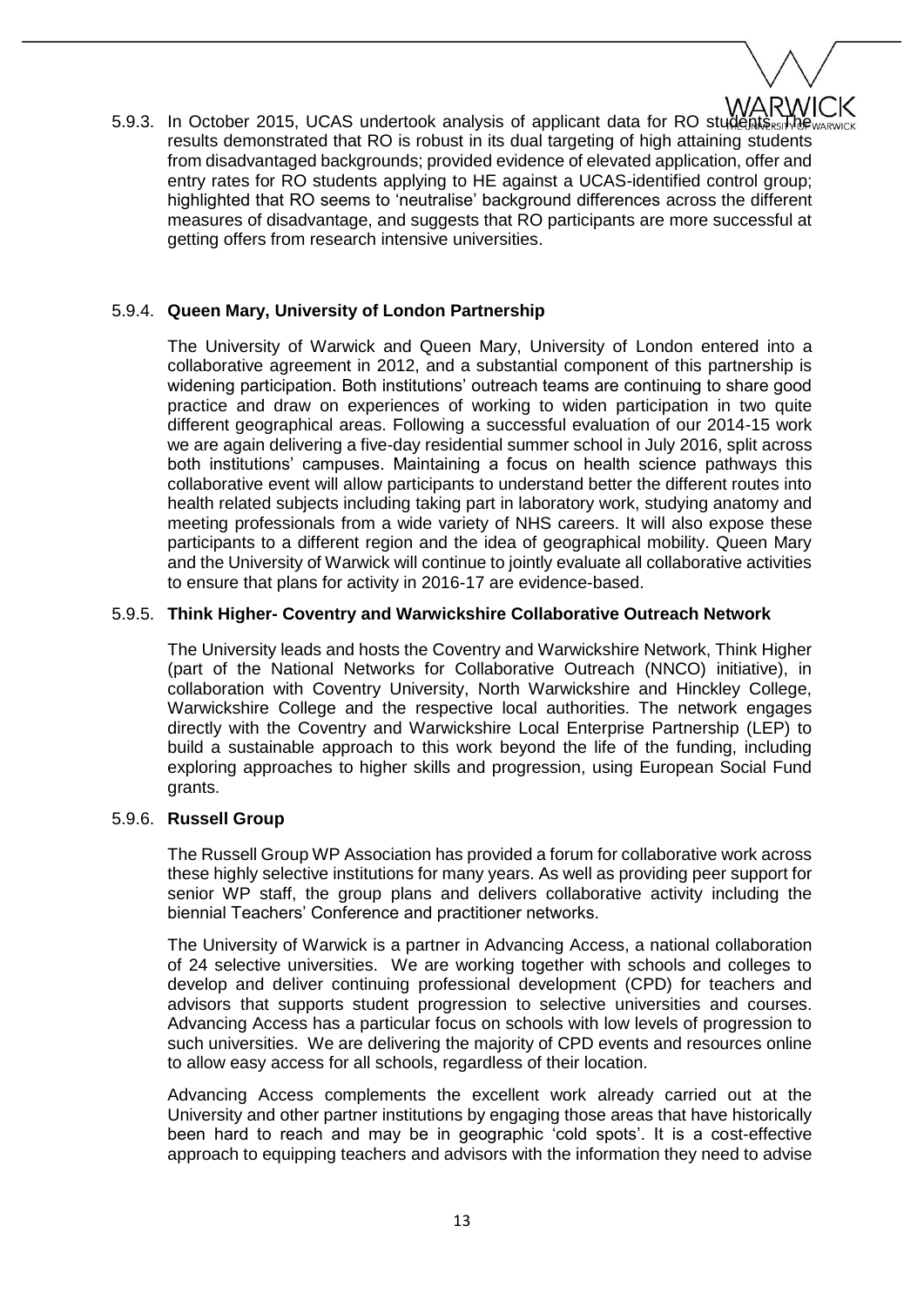

students with confidence. Initially funded through HEFCE's collaborative outreach network scheme, further funding options are currently being explored.

### 5.9.7. **The Warwick University/ RSA Partnership**

The Warwick-Royal Society of Arts (RSA) Partnership continues to provide long term support to RSA Academies from Year 7 through to Year 13. The RSA Family of Academies currently comprises five schools: Whitley Academy in Coventry; Holyhead School in Birmingham; the RSA Academy in Tipton; Arrow Vale RSA and Ipsley CE RSA Academy both in Redditch. All schools serve communities with above average levels of deprivation which ensures that activity is targeted to our WP target population. The programme has a core focus on enhancing progression through a progression framework, working in a sustained manner across all year groups, to raise aspirations, increase awareness of university options and improve attainment. This long-term outreach approach enables robust evaluation to be built which contributes to a stronger evidence base and provides the opportunity to create a test-bed for innovative curriculum enhancement activity.

#### 5.9.8. **The Sutton Trust**

The University's relationship with The Sutton Trust has developed and evolved over the past few years which now includes sustained programmes from KS3-5, including Sutton Scholars, Pathways to Law, Pathways to Banking and Summer Schools.

### 5.10. **Enhancing progression to employment or postgraduate study**

- 5.10.1. The University's widening participation targets are orientated towards improving access measures; however our strategy encompasses a lifecycle approach which also focuses on excellence and progression. To this end we are exploring how best to promote progression to postgraduate study and graduate level employment for students from disadvantaged backgrounds.
- 5.10.2. Through the Benefactors Scheme students that enrol at Warwick via one of our outreach scheme, UniTracks, Realising Opportunities and Pathways to Law, in addition to receiving a financial scholarship, are also exposed to additional employability opportunities including internships and overseas volunteering placements. Similar opportunities are presented through schemes like the Lloyds Scholars programme and the Multi-Cultural Scholars Programme (MSP).
- 5.10.3. The University was part of a consortium of six HEIs (including Sheffield, Leeds, Manchester, Newcastle and York) who were successful in securing £2.9M funding from the HEFCE Postgraduate Support Scheme (PSS) 'Widening Access to Postgraduate Study and the Progressions'. The consortium piloted new innovative academic programmes and targeted interventions relating to information, advice and guidance (IAG) intended to remove barriers for students from under-represented or disadvantaged backgrounds. This is a strategically important area of work for the University to better understand the challenges associated with progression to postgraduate level study for under-represented groups, our longer term approach will be informed by the outcomes of the pilot work.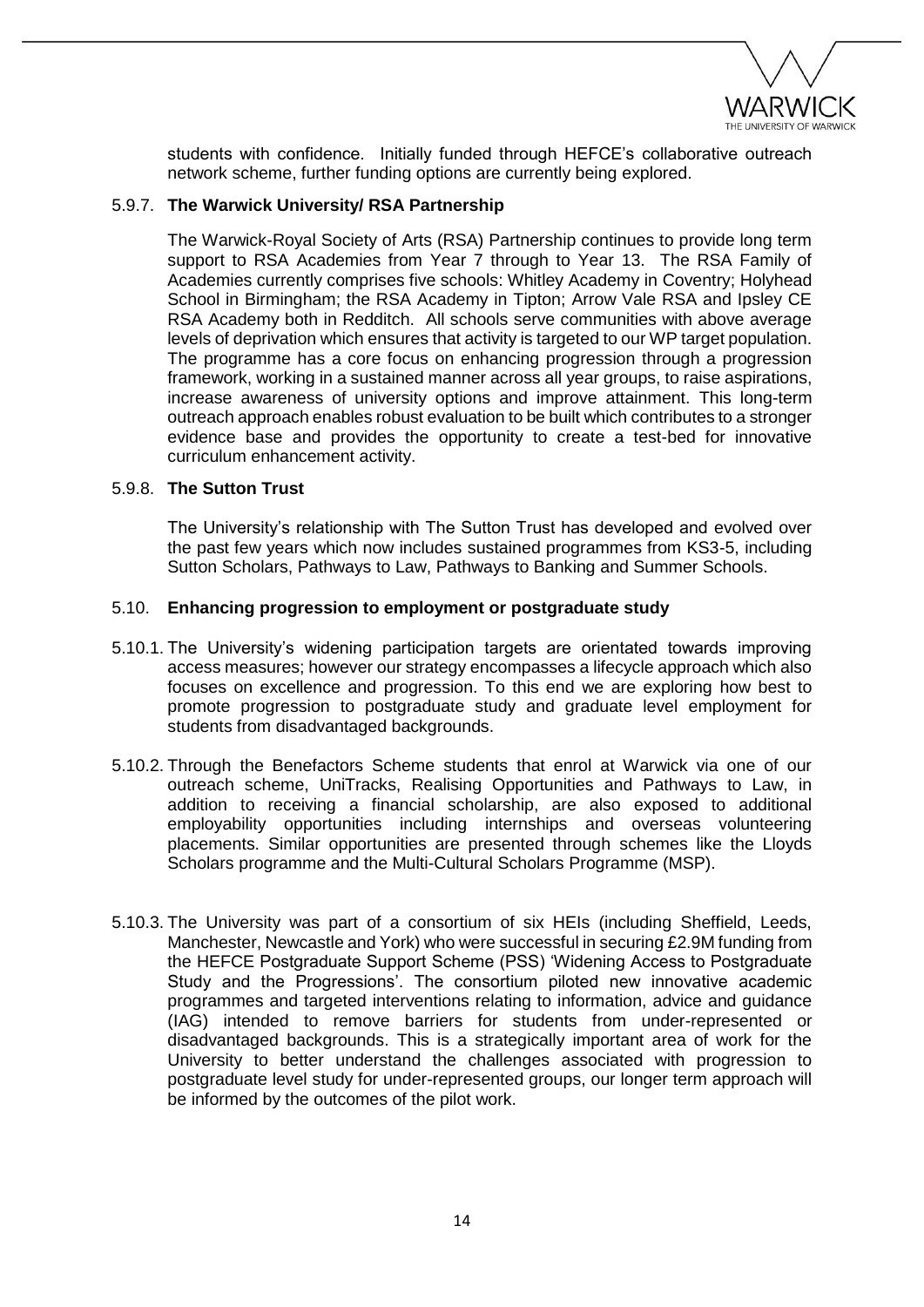

## 5.11. **Provision for mature and part-time students**

- 5.11.1. The University has made progress in the recruitment of part time and full time mature students. This is particularly pleasing given the national trend of decreasing applications from this group. The success of the BEng Applied Engineering Programme, a part time route for employees of engineering and technology based companies delivered by Warwick Manufacturing Group (WMG), has contributed towards meeting the University's overall mature student target. This programme is expected to grow year on year and will provide a sustainable platform from which to build new industry related routes. Warwick's 2+2 programmes in partnership with local FE providers have also shown a growth in enrolments.
- 5.11.2. The Centre for Lifelong Learning (CLL) offers a range of accessible and flexible undergraduate and postgraduate programmes and makes a significant contribution to recruiting and supporting Warwick's mature and part-time student population. Many students have few or no formal qualifications on entry and share demographic characteristics that are consistent with the criteria outlined in this Access Agreement and the University's WP Strategy. Students often combine study with caring for children or other family members and/or working. The Centre provides support, advice and guidance to Warwick departments on mature and part time students and its programmes are often offered in partnership with FE Colleges.
- 5.11.3. The importance of the Centre for Lifelong Learning in the University's range of outreach activity is reflected in the lower fees for our 2+2, part-time and Foundation Degree programmes which make a significant contribution to increasing the number of mature entrants, particularly those from lower socio-economic groups.
- 5.11.4. In response to evidence of challenges in part time and mature student access to higher education, the University via CLL has sought to develop its programme offer, to strengthen advice and guidance pre entry and to enhance the student experience to support both progression and success. CLL offers a 'Gateway to Higher Education' programme that prepares students for HE study and offers guaranteed entry to the part time Social Studies programme. Other activities include: extension of the 2+2 Social Studies intake; a planned revision of the part time degree programme; investment in posts to support mature learners and outreach, including a Student Experience Manager and a Community Engagement Officer; and enhanced communication and financial advice to outline the funding opportunities available.

#### **6. Targets and Milestones**

**.** 

6.1. The University has revised its targets up to 2020/21 taking into account recent progress and identifying new targets which are more aligned to our core provision. The targets set are viewed as suitably ambitious and stretching in the context of our strategic priorities, location, and subject mix and map well with OFFA's sector outcome objectives 1 and 2<sup>2</sup>. We will continue to monitor them periodically to ensure that

<sup>&</sup>lt;sup>2</sup> To make faster progress to increase the participation rate of higher education entrants from under-represented and disadvantaged groups, and narrow the participation gap between people from the most and least advantaged backgrounds

To make faster progress to increase the entry rate of students from under-represented and disadvantaged groups entering more selective institutions, and narrow the participation gap between people from the most and least advantaged backgrounds at such institutions. OFFA (2015)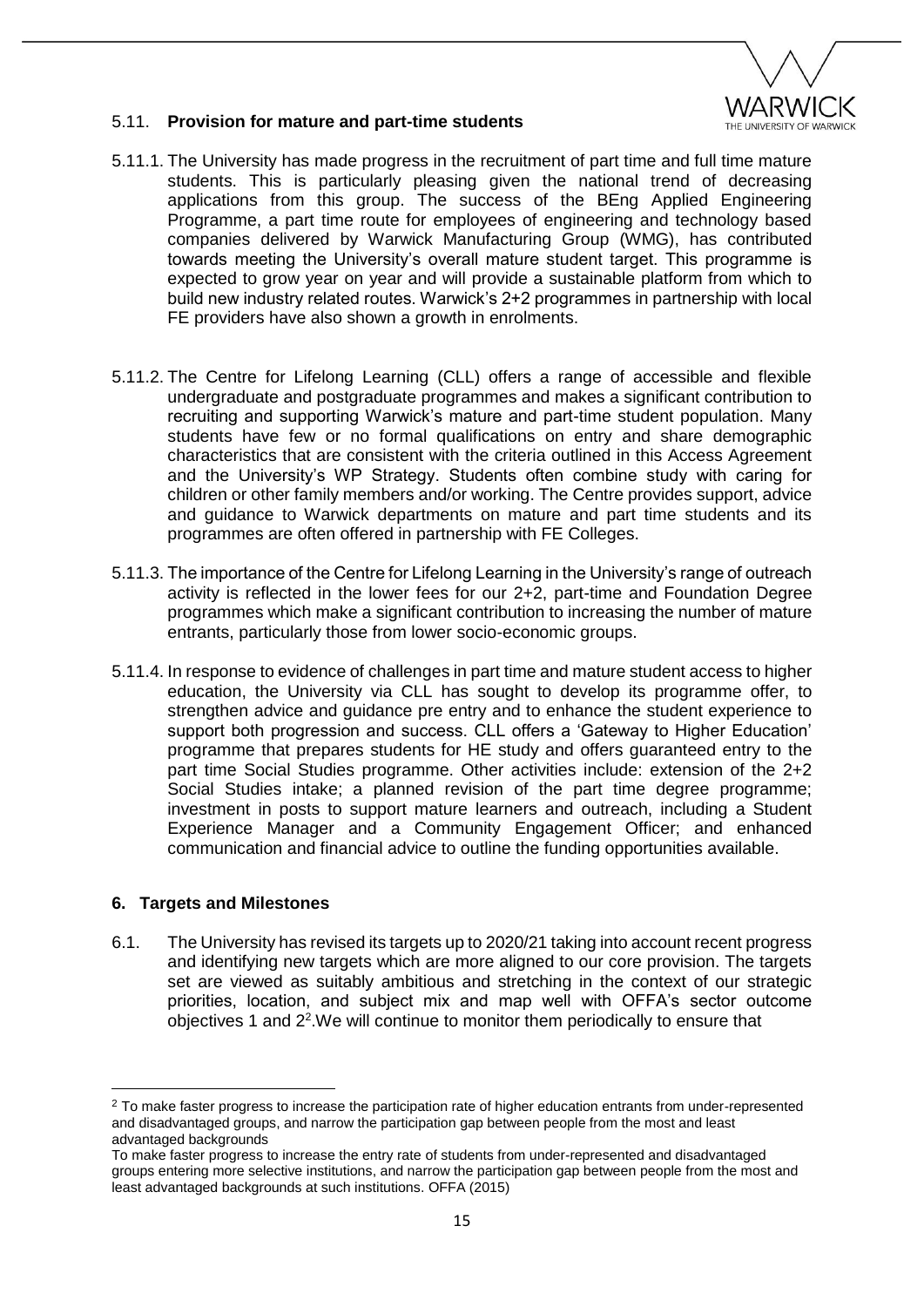

emphasis is placed on progress and on developing a longitudinal evidence base. As the strategic student lifecycle approach is embedded, future targets and investment will be refocused where appropriate.

- 6.1.1. For 2017/18 the University will introduce new targets to ensure greater alignment between access targets and widening participation and outreach interventions, demonstrating further an institutional commitment to widening participation and fair access, whilst responding to national drivers.
- 6.1.2. As the policy landscape becomes clearer and the availability of data to inform priorities and targets emerges, the University will monitor and analyse institutional and sector data to address multiple indicators of disadvantage and under-representation, including white working class males and gender diversity in certain STEM disciplines.
- 6.1.3. The UK Performance Indicators Steering Group announced in December that HESA will not be publishing the NS-SEC indicator as a UK WP PI after 2016, however it appears that UCAS will continue to collect the data. The University will retain its target on low socio-economic groups using NS-SEC until an alternative measure for social class is determined as we believe that it continues to provide a useful indicator of under-representation.
- 6.1.4. Due to the changes to Initial Teacher Training recruitment, with the growth of the Schools Direct programme the University will remove its target on recruiting male Primary School trainees, since we are no longer primarily responsible for the selection of these teacher trainees.

#### 6.2. **New targets and revisions**

- 6.2.1. In line with the Prime Minister's ambition to double the proportion of young disadvantaged students by 2020 the University has raised the bar to support this objective by increasing its Low Participation Neighbourhood target to 200 by 2020/21, which if achieved will represent a doubling in the number of entrants from 2009 levels.
- 6.2.2. The University does not consider that the state school indicator provides an accurate measure of disadvantage or underrepresentation, more a broad metric based on HESA PIs. The University will therefore introduce an additional target for state schools related to increasing the proportion of applicants and entrants from the lowest performing schools in the country. The rationale to introduce this target is to demonstrate further that the University is committed to supporting and recruiting students from a range of schools with different educational outcomes. The target will be based on KS5 attainment data targeted at the bottom 40% of schools and colleges nationally, and will consequently form the basis of a schools targeting strategy and will foster greater opportunity to use contextual data in the admissions process.
- 6.2.3. The University plays an important role in the development of the regional agenda, through the higher skills and economic work of the LEP and working with schools, colleges, local authorities and industry. The University concentrates significant outreach activity within the Coventry and Warwickshire area, (whilst still maintaining wider regional and UK reach) however the proportion of applicants and entrants from schools and colleges in the area remains comparatively low. Therefore a new target based on increasing the number of applications and entrants from local schools and colleges will be introduced.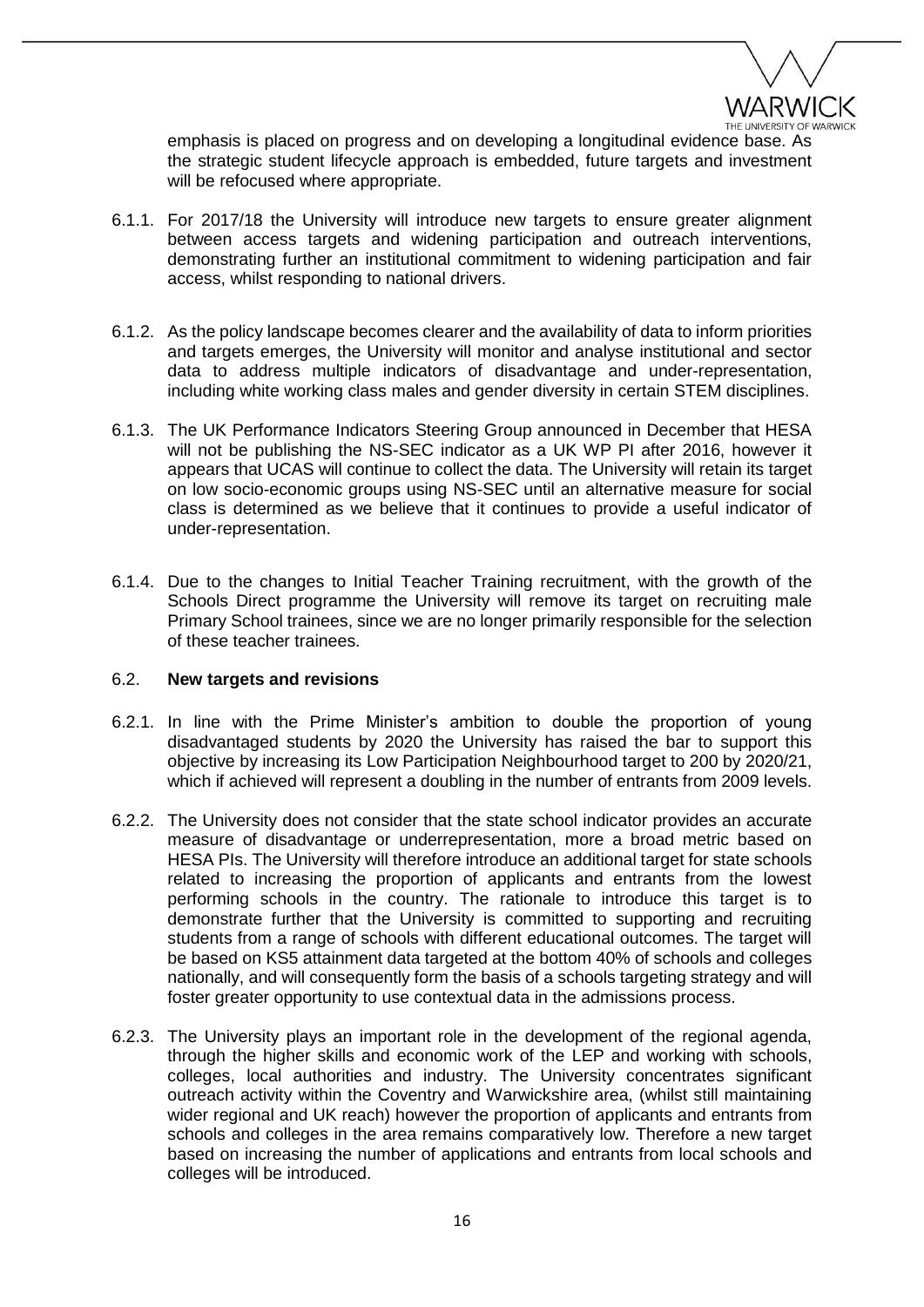

- 6.2.4. The University will introduce a new target focused on the recruitment of BME groups. The University has a relatively strong record within the Russell Group on attracting entrants from these communities (using 2013/14 data) however the University views diversity as a vital long-term priority and wishes to extend its ambition for these groups further.
- 6.3. The University's targets are to:
	- 1. Raise the number of full-time young entrants to the university from state schools from the 2013/14 level of 2,115 to 2,320 by 2021;
	- 2. Raise the number of full-time young entrants to the university from the lowest socioeconomic groups from 427 in 2013/14 to 575 by 2021;
	- 3. Raise the number of full-time young entrants to the university from low participation neighbourhoods from 133 in 2013/14 to 200 by 2021;
	- 4. Increase the number of mature UK learners registered on full-time and part-time programmes from 586 in 2013/14 to 680 by 2021;
	- 5. Raise the number of entrants on the WBS Foundation Year from 15 in 2015 to 25 in 2021;
	- 6. Increase the proportion of applicants progressing from low performing schools from 13.8% in 2015/16 to 15.8% by 2020/21;
	- 7. Increase the proportion of entrants progressing from low performing schools from 11.4% in 2015/16 to 14% by 2020/21;
	- 8. Increase the proportion of applicants to the University from state schools in Coventry and Warwickshire, from 2.6% in 2015/16 to 4.2% by 2020/21;
	- 9. Increase the proportion of entrants to the University from state schools in Coventry and Warwickshire, from 2.9% in 2015/16 to 4.5% by 2020/21;
	- 10. Increase the proportion of entrants from BME backgrounds from 25.9% in 2013/14 to 27.3% by 2020/21.

| <b>Target Group</b>                    |                      | <b>Baseline</b> |             |         |
|----------------------------------------|----------------------|-----------------|-------------|---------|
|                                        | <b>Baseline Year</b> | data            | 2017-18     | 2020-21 |
| <b>State Schools</b>                   | 2013-14              | 2115            | 2200 (65%)  | 2320    |
| Low Socio-economic class               | 2013-14              | 427             | 470 (14%)   | 575     |
| <b>Low Participation</b>               | 2013-14              | 133             | 162 (4.8%)  | 200     |
| <b>Neighbourhoods (LPN)</b>            |                      |                 |             |         |
| <b>Mature entrants</b>                 | 2013-14              | 586             | 600 (16.7%) | 680     |
| <b>WBS Foundation Year</b>             | N/A                  | N/a             | 18          | 25      |
| <b>Applications from the lowest</b>    |                      |                 |             |         |
| performing schools and                 |                      |                 |             |         |
| colleges                               | 2015-16              | 13.8%           | 14.3%       | 15.8%   |
| <b>Entrants from the lowest</b>        |                      |                 |             |         |
| performing schools and                 |                      |                 |             |         |
| colleges                               | 2015-16              | 11.4%           | 12.0%       | 14.0%   |
| <b>Applications from state schools</b> |                      |                 |             |         |
| in Coventry and Warwickshire           | 2015-16              | 2.6%            | 3.0%        | 4.2%    |
| <b>Entrants from state schools in</b>  |                      |                 |             |         |
| <b>Coventry and Warwickshire</b>       | 2015-16              | 2.9%            | 3.4%        | 4.5%    |
| <b>BME</b> entrants                    | 2013/14              | 25.9%           | 26.5%       | 27.3%   |
|                                        |                      |                 |             |         |

6.3.1. Table 4: A summary of targets for 2017/18 and how they extend to 2020/21.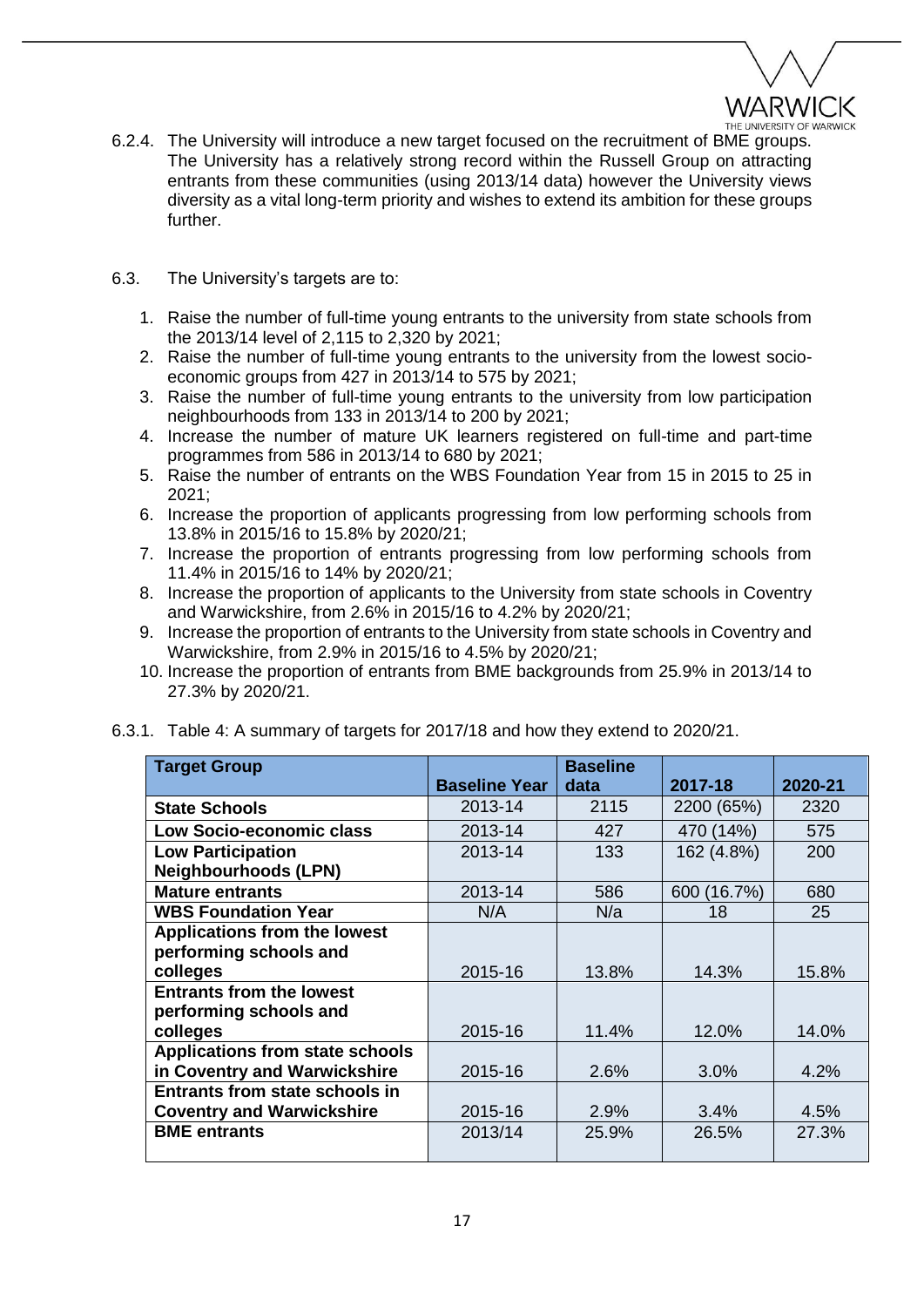

- 6.4. The WBS Foundation year recruited its first students in September 2015 and as a means to facilitating improved access pathways to a world-class Business School we have introduced stretching targets which will allow the programme to grow in a sustained manner, acknowledging it as an unknown entity which will require careful monitoring following the baseline year.
- 6.5. As a member of the Realising Opportunities partnership, we are committed to a collaborative target that 36% of the students starting the RO programme in Year 12 in 2015 will progress to a Research Intensive University in 2017/18, with this increasing to 39% by 2019/20. In addition to this, the programme has agreed to introduce a new target focussed on progression to an RO Partner University, with a target of 25% per year up to 2019/20.
- 6.6. The University will work collaboratively with Queen Mary, University of London to jointly deliver a Summer School to 30 participants each year up to 2017/18.

# **7. Financial Support For students**

- 7.1. The University is seeking to ensure that, wherever possible, financial barriers to taking up the opportunity to study at Warwick are overcome by offering a package of financial support to our students at the point of entry and throughout their academic careers.
- 7.2. Students who are already studying at the University are entitled to the support package in place during their year of entry for the remainder of their course and are subject to the entitlement criteria relevant to that support package. Full details of our existing support packages for full-time Undergraduate students are available on our website at

[http://www2.warwick.ac.uk/services/academicoffice/funding/undergraduate/.](http://www2.warwick.ac.uk/services/academicoffice/funding/undergraduate/)

## 7.3. **Analysis of Financial Support offered to students under previous Access Agreements**

| <b>Target</b>                      | 11/12 | 12/13 | 13/14 | 14/15 | 15/16 |
|------------------------------------|-------|-------|-------|-------|-------|
| Intake population                  | 2886  | 2505  | 3151  | 3221  | 3677  |
| Number of Award Holders            | 821   | 799   | 973   | 884   | 942   |
| Income less than £25k              | 572   | 521   | 658   | 614   | 651   |
| As a % of those getting support    | 70%   | 74%   | 77%   | 80%   | 77%   |
| Students in LPN (POLAR quintile 1) | 74    | 77    | 73    | 57    | 64    |
| As a % of those getting support    | 9%    | 11%   | 8%    | 6%    | 7%    |
| <b>State School Students</b>       | 606   | 689   | 825   | 753   | 919   |
| As a % of those getting support    | 74%   | 97%   | 97%   | 98%   | 98%   |

7.3.1. The following table shows our analysis of full-time entrants receiving financial support in previous academic years and how they contribute to our OFFA targets: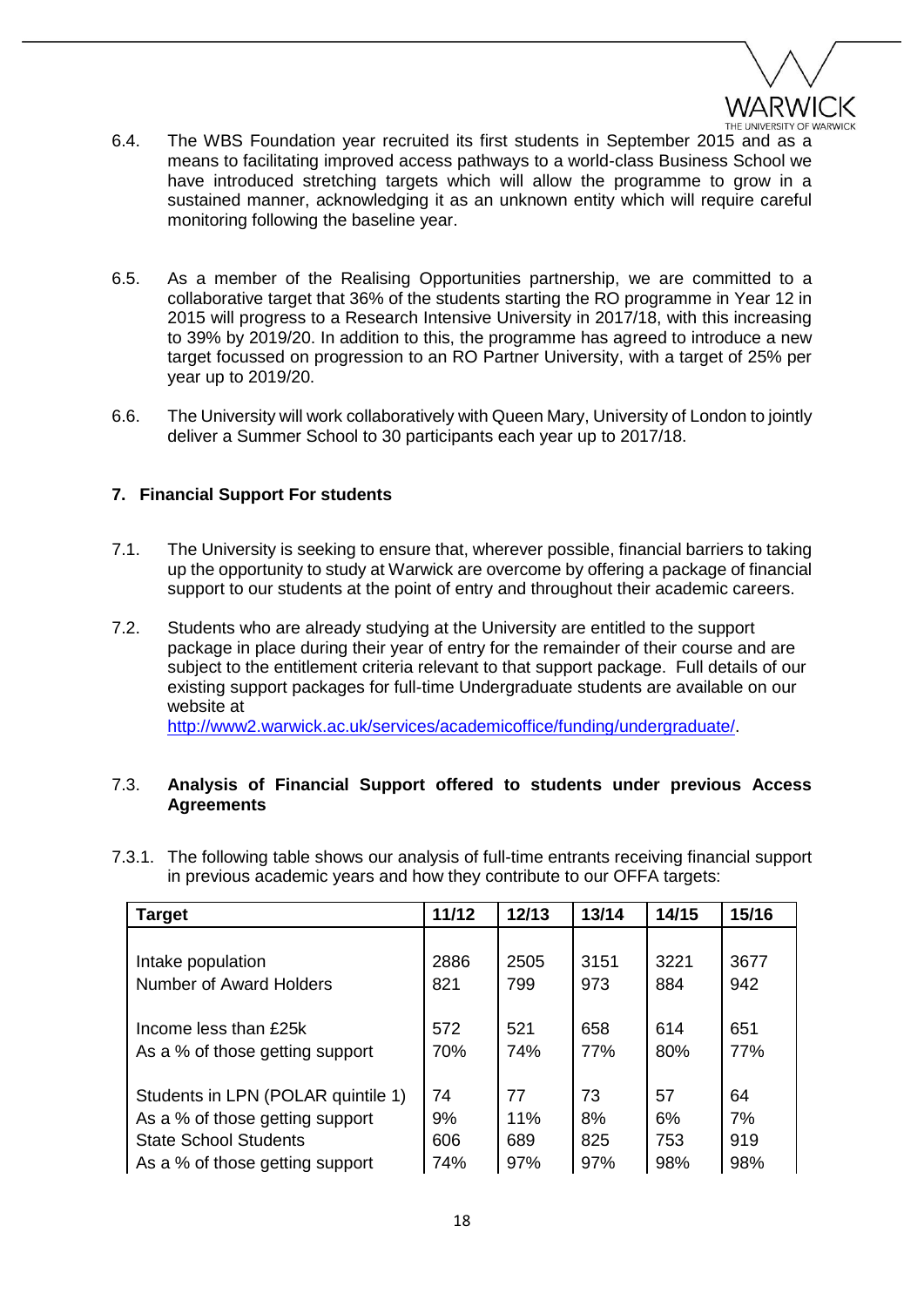| Low SEC students                | 214  | 217  | 253  | 237  | TA 8 MIVERSITY OF |
|---------------------------------|------|------|------|------|-------------------|
| As a % of those getting support | 26%  | 31%  | 30%  | 31%  | 30%               |
| Mature students                 | 84   | 87   | 92   | 110  | 125               |
| As a % of those getting support | 10%  | 12%  | 11%  | 14%  | 13%               |
|                                 |      |      |      |      |                   |
| Level of support to <£25k       | 1500 | 4500 | 4500 | 3000 | 3000              |

7.3.2. The table shows that the University is increasingly directing financial support at those most in need and those targeted under our Access Agreement. Since 2012/13 the University has made some notable progress towards its targets under its Access

Agreement and this is reflected in increasing proportions of students receiving financial support. Analysis of our 15/16 population to date continues that trend. The University begins the process of approving financial support for incoming students during the application cycle so that each year, students are aware of the support they will receive if they are successful in taking up their place at Warwick well in advance of starting their University career. The University guarantees support to all students who meet the eligibility criteria to ensure that no student is deterred from taking up their place at University due to a lack of appropriate financial support.

## 7.4. **Support for students entering the University in 2017/18**

7.4.1. The University will offer a broad package of financial support for students entering the University in 2017-18 to support its strategy for improving access and widening participation. The support will encompass a bursary package for students targeted at those on the lowest incomes and students from our most vulnerable groups. The package will be guaranteed to all students who meet the relevant criteria and will be offered for each year of their course. Fee waivers will be offered to part-time students who are in receipt of means tested benefits. In addition the University will provide a hardship fund to ensure that students in receipt of financial support from the University are able to succeed at their studies. This support will be provided in line with NASMA guidance under the Access to Learning Fund and will augment any support via HEFCE funding for 2017-18. To support our employability aims the University will offer additional funding to students undertaking work placements or unpaid internships during their course of study.

## 7.4.2. **Warwick Bursaries**

- 7.4.3. A bursary will be available for **each year** of a student's course in which the student meets the eligibility criteria. Warwick Bursaries will be paid in full for intercalated years or during mandatory periods of study away from the University where a student meets the eligibility criteria in that period.
- 7.4.4. The criteria for receiving a **Warwick Bursary** from the University for 2017/18 entry are as follows:
	- You must be a full-time Home/EU student for fee purposes
	- You must be studying for your first undergraduate degree
	- You must be starting at the University for the first time in the 2017/18 academic year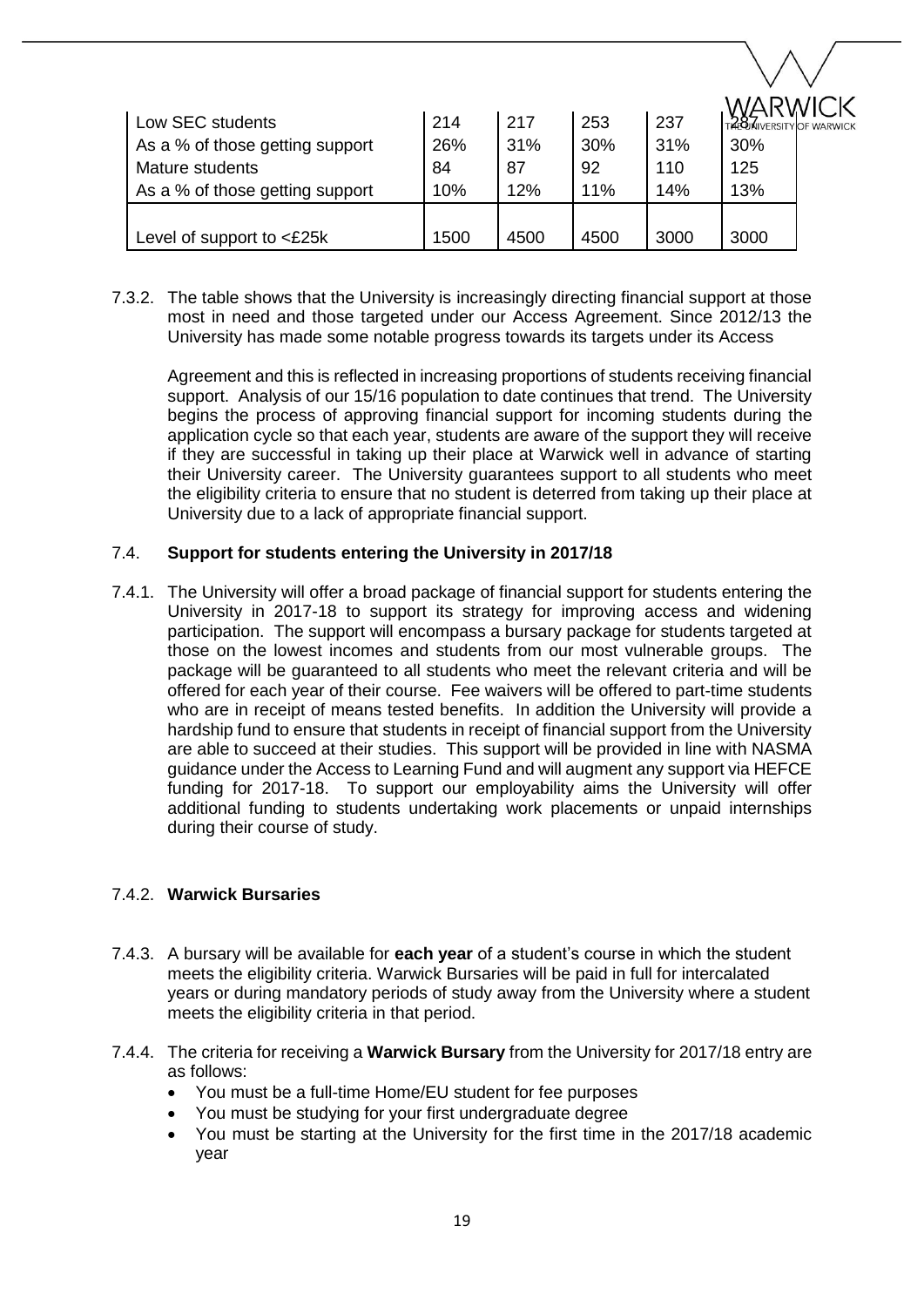

- You must be in receipt of a tuition fee loan and maintenance loan support from the ward of UK Government for the relevant academic year
- You must have a family income below £35,001(as determined by the Student Loans Company (SLC) for student support)
- You must have completed sixth form education in England within the state school sector or at a Further Education College (or on a full fee paying means-tested bursary at an Independent School or college in England)
- $\bullet$
- You must not be entitled to any other statutory support in the form of either a grant or fee waiver for your course
- 7.4.5. The Warwick Bursary will offer support up to a maximum of £3,000pa for each year of a student's course on a sliding scale determined by family income as follows:
	- £2,000pa for family incomes less than or equal to £16,000
	- £1,500pa for family incomes greater than £16,000 and less than or equal to £25,000
	- £1,000pa to family incomes greater than £25,000 and less than or equal to £35,000
- 7.4.6. To ensure that the maximum bursaries are targeted at those most in need, the University will pay additional support of £1,000pa to students who meet one or more of the following criteria:
	- Students who are Care Leavers or who are from a Foyer background
	- Mature students aged 21 or over at the start of their undergraduate course in 2017- 18
	- Students in receipt of the Special Support Element of Maintenance Loan, Childcare Grant or Adult Dependents Grant from the UK Government as part of their student support package
	- Students classed as independent students for student support purposes
	- Students in receipt of Disabled Student Allowances, Personal Independence Payments or Disability Living Allowance
- 7.4.7. Additional support will be offered to Warwick Bursary students going abroad under the Erasmus Programme (whose family incomes are less than or equal to £25,000) to cover the amount of fees charged for that Erasmus year (£1,350 for 17/18). For Warwick Bursary students whose family incomes are between 25,001 and £35,000, a reduced fee waiver of £650 will be offered in their year abroad.
- 7.4.8. Students whose family income is reassessed during the 2017/18 academic year and who no longer meet the criteria of the award will not receive any further payments during that academic year. Amounts already paid to the student prior to the date of the re-assessment will not be reclaimed. Students who become eligible for the **Warwick Bursary** during the 2017/18 academic year will be entitled to the full award. Any instalments due prior to their entitlement being determined will be paid as an initial payment during the term in which the student is first entitled to the award. Subsequent termly payments will then be made as normal during the academic year.
- 7.4.9. No further eligibility criteria will be applied beyond securing and retaining a place at the University. Bursary support will be paid directly to students via BACS on a termly basis by the Student Loans Company (SLC) on behalf of the University. Students will not need to apply for the bursary. Entitlement for the bursary will be determined as part of the student's application to the SLC for a tuition fee loan and student maintenance loan from the UK Government. Students and their parents will need to agree to data sharing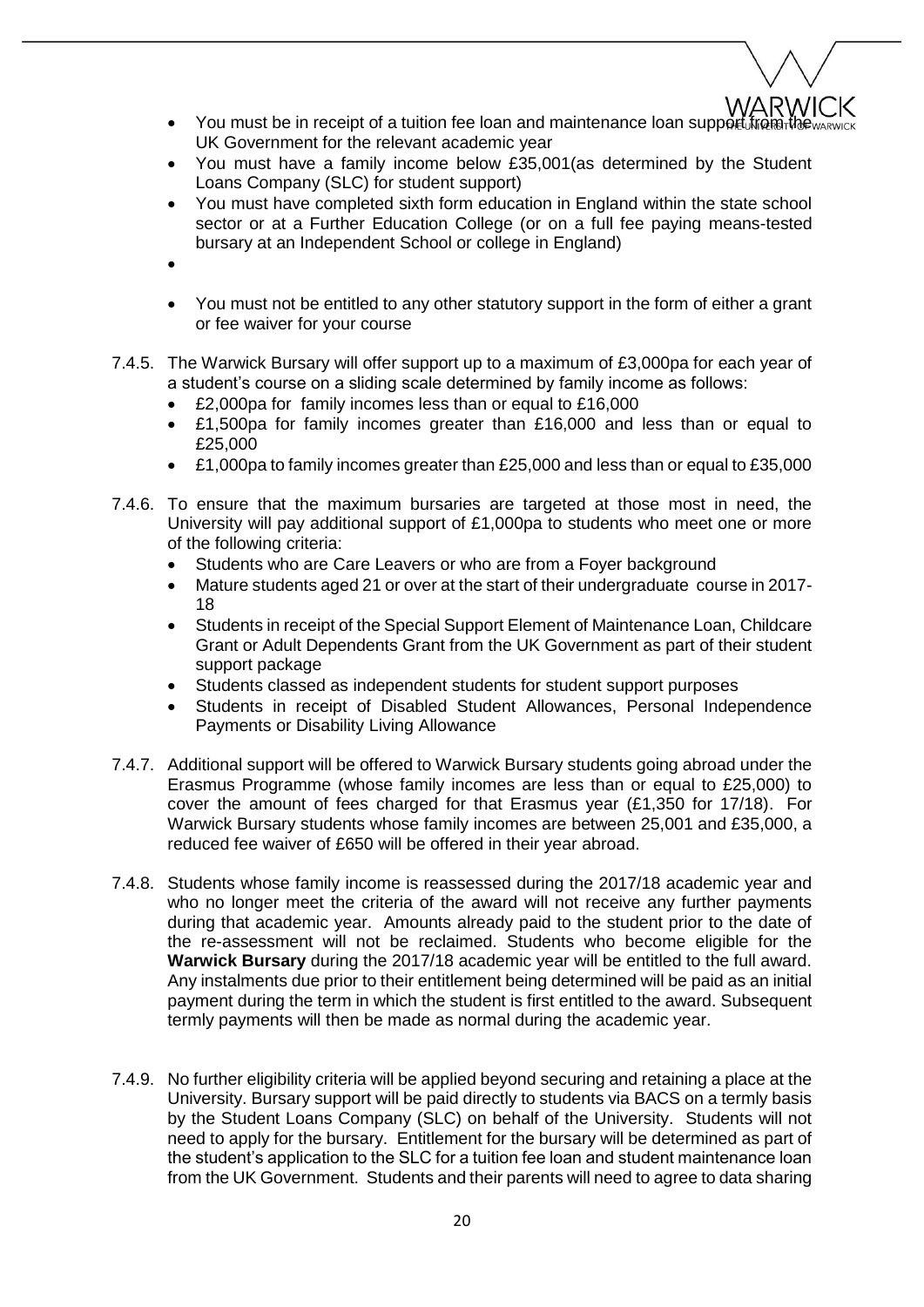

as part of that application process in order that their entitlement to the **Warwick Bursary** can be assessed.

We aim to target in excess of 80% of the support offered by the University to new entrants in the 2017/18 academic year to students with a residual family income of less than £25,001. Our analysis of entrants also shows that there are a significant number of students from the lowest socio economic classes whose family income falls between £25,001 and £35,000, and that is why we have targeted a proportion of bursary support at this group.

- 7.4.10. Students who have taken part in Outreach Activities and Programmes at the University of Warwick prior to starting their Undergraduate Course at Warwick will be eligible to apply for additional support through our Benefactors Scholarships. These awards offer an additional £2,000 per annum for each year of a student's course and would be in addition to the standard Warwick Bursary. These awards are limited in number and are supported by charitable donations, primarily from Warwick graduates. The awards will prioritise support towards students from low-income backgrounds or areas of low participation in UK Higher Education.
- 7.4.11. The University will continue to provide a hardship fund to ensure that students in receipt of financial support from the University are able to succeed in their studies. We anticipate more students may need additional support due to the replacement of the maintenance grant and special support grant by loans. The hardship fund spend in the 2016/17 Access Agreement was £150k/year and this will be maintained at this level in the 2017/18 Access Agreement.

#### 7.5. **Support for part-time students**

- 7.5.1. The University will continue to offer support in the form of fee waivers to part-time Home/EU undergraduate students who meet the criteria set out below for each year of their course of study. A maximum fee waiver of £3,000, pro rata to the number of modules and the relevant CATS points for the individual student's course of study, per annum will be payable to part-time Home/EU students starting their course in the 2017/18 academic year who:
	- Are studying for their first undergraduate degree;
	- Are in receipt of a tuition fee loan from the UK Government for the relevant academic year;
	- Are in receipt, or whose partner, spouse or civil partner, is in receipt of means tested benefits from the UK Government ( a full list of the relevant benefits will be available on the University's website and will be updated each year in line with changes in UK Government benefit arrangements);
	- Are not entitled to any other statutory fee support in the form of either a grant or fee waiver for their course.

## 7.6. **Additional support for undertaking work placements and unpaid internships**

7.6.1. In recognition of the importance of employability the University is giving additional funding up to the value of £1,000 to recipients of Warwick Bursaries undertaking any form of unpaid internship or work placement during their course of study. The funding is paid pro rata for the number of weeks of the placement and is aimed to cover the costs associated with travelling to and from the work place and any additional accommodation costs that may be incurred as a result. Funding will vary from student to student depending on the nature of the placement/internship undertaken.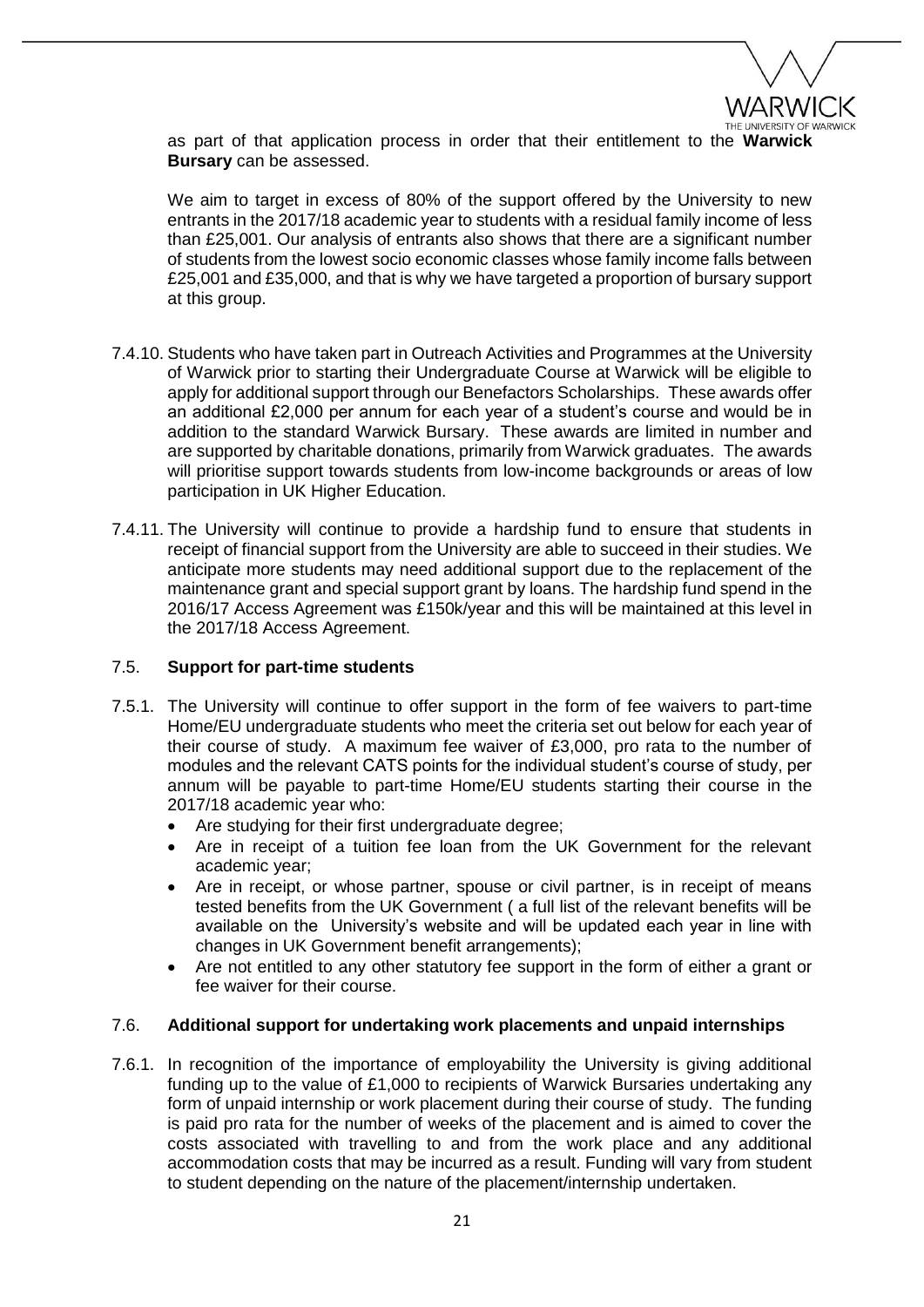

### **8. Provision of Information to prospective and existing students**

- 8.1. The provision of clear and accessible information, advice and guidance (IAG) is a key component of the University's approach to outreach. The University will ensure that information regarding fee levels and funding is available to applicants at the earliest stage possible. We intend that fee levels will be printed in our prospectus, in our online prospective applicant web pages and in offer letters. Additionally, course fee information will be available via UCAS course search and this information will be highlighted in workshops and at open days.
- 8.2. IAG on student funding provision, including statutory support and support offered directly by the University, will be available on the University website, at University open days, departmental open days and other recruitment events, including those intended for students from under-represented groups such as part-time and mature students. IAG on a one to one basis will be offered by telephone, email and an online enquiry service.
- 8.3. Two dedicated posts within our student funding team now provide a source of IAG and financial outreach to local schools, colleges and interested groups. The primary purpose of the posts is to provide information, advice and guidance on fees and funding and access to Higher Education. In order to do this in an interactive and engaging way, workshops have been developed to help students understand University as both a personal and financial investment.
- 8.4. Workshops have been delivered to students at local state secondary schools in Years 9, 11 and Post 16 in line with our schools targeting model. Our aim in targeting these year groups was to support the decision making process students undertake at significant points in their school careers, so that they can make informed choices when accessing Higher Education.
- 8.5. A database has been created to help target local WP schools using selection criteria such as school post code, OFSTED results, and pupil premium /free school meal data. This database will dovetail with the HEAT service outlined below for targeting and analysis purposes and be able to track the number of fees/funding IAG interactions at each school
- 8.6. The University aims to further develop the support it has located in the Student Funding team in order to provide individual assistance to prospective and current students, their families and supporters. The student funding team has developed a resources section of the student funding website. These resources are for teachers to use and download IAG materials creating ongoing relationships and support for schools and colleges we are engaging with and to encourage engagement from others. The aim of the website will be to advertise the full range of services available to schools across all outreach activities and to foster the ongoing relationship that we want to build with schools year on year over the age ranges from 9 to 16. We have also developed our existing online budgeting calculator extending its use to a budgeting App. Prospective and existing students can use the App to help them develop good money management and budgeting skills. The funding outreach team will also use both the calculator and budget App as teaching resources in schools outreach work to help students think about money management as a lifelong skill. The team also provide outreach resources and run workshops for academic and central administrative departments so that they are equipped to provide information to prospective and current students.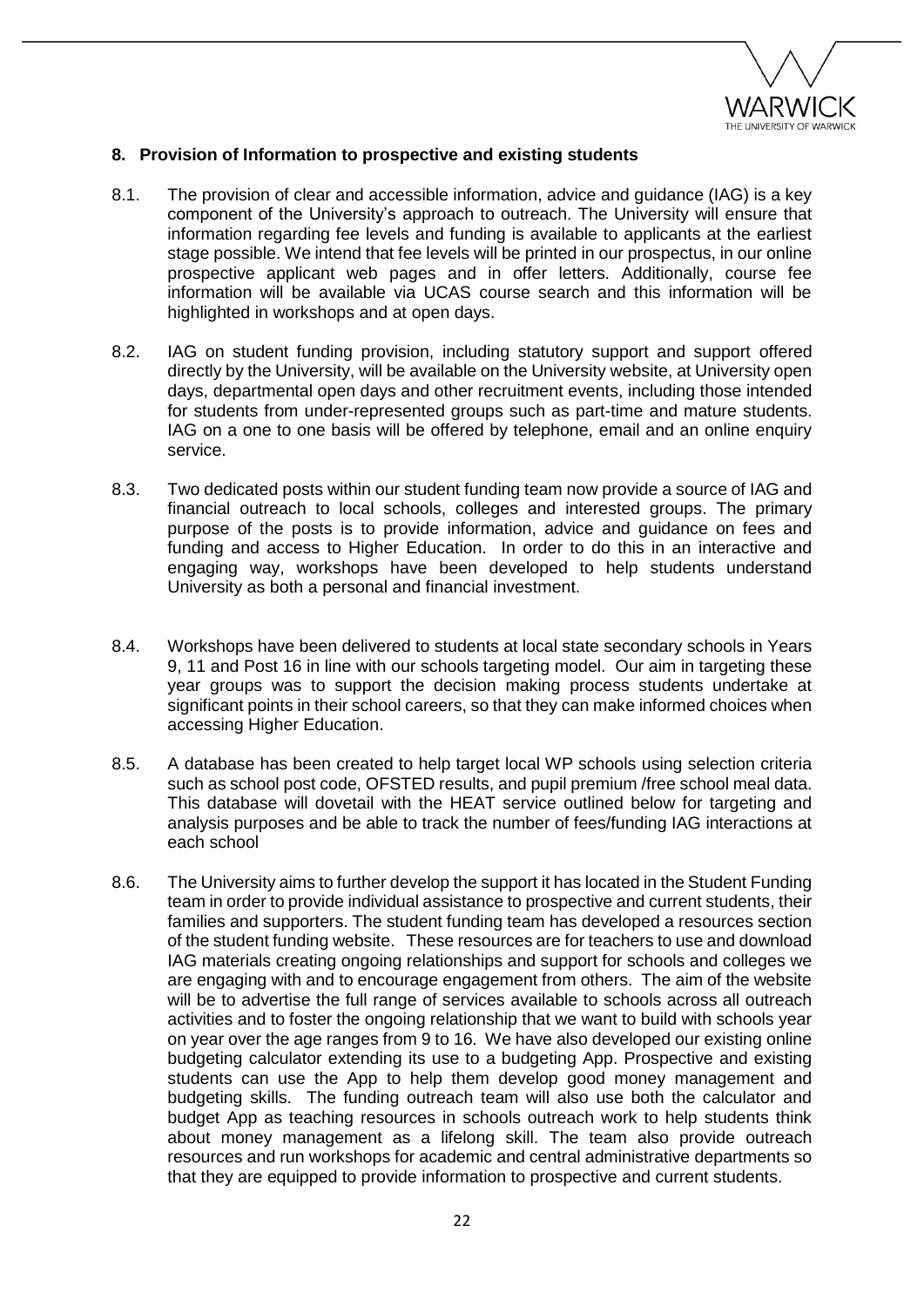

- 8.7. IAG relating both to nationally available financial support, and to Warwick's fees and support is embedded in many outreach activities, and we will develop a series of case studies to help prospective students to establish the level of financial aid they are likely to receive.
- 8.8. To ensure that all prospective students understand the new funding system and see the benefits rather than the headline figures, leaflets and web pages have been designed specifically for 2+2 and Part-time students. The leaflets have been distributed via student ambassadors and at recruitment events, and sent to all enquirers. One of the main anxieties for these students in the first few months is finance and particularly the outlay for study costs around the start of their course. To address this concern the funding outreach team work with partner colleges at induction events to provide IAG around the costs of university and help encourage students apply for the finance early in order to help with longer term budgeting whilst at University.
- 8.9. A dedicated widening participation website has been developed and populated with the details of aspiration and attainment raising events. The website, including distinctive age-focussed IAG pages, has received twice as many hits in its first year as the previous online provision, and was awarded the 2013 Higher Education and Liaison Officers' Association (HELOA) Innovation and Best Practice Award. Links to finance and funding information has been added to this website for potential students, teachers and advisors. We have also developed specific parent/carer IAG facts sheets around student finance and applying to University to be used at schools parent/carer evenings.
- 8.10. The University is committed to providing timely information to UCAS and SLC to facilitate fully informed applications from students.
- 8.11. Looking forward to 2017/18 the key aims include:
	- Developing a targeted approach to outreach work with our current students, maximising on opportunities with departments and the Students' Union.
	- Working with postgraduate students to develop resources and explore the best ways to communicate key messages to prospective staff and students around the new postgraduate loans.
	- Develop and update our current offering of post-16 workshops and explore new ways of increasing involvement of parents/carers.
	- Work with academic and support staff in University departments, recruitment and admissions services and the Centre for Lifelong Learning to enable their confident dissemination of funding messages through staff briefings and relevant supporting materials.
	- Continue to develop our online materials and social media outlets to ensure that information is comprehensive and accessible to all interested parties.
	- Promote the use of the Warwick Student Budget Calculator as a tool to support students with budgeting skills whilst studying at University.

# **9. Equality and Diversity**

9.1. The University is proud of its diverse community of staff, students and visitors, and is committed to maintaining its excellent record in teaching and research by ensuring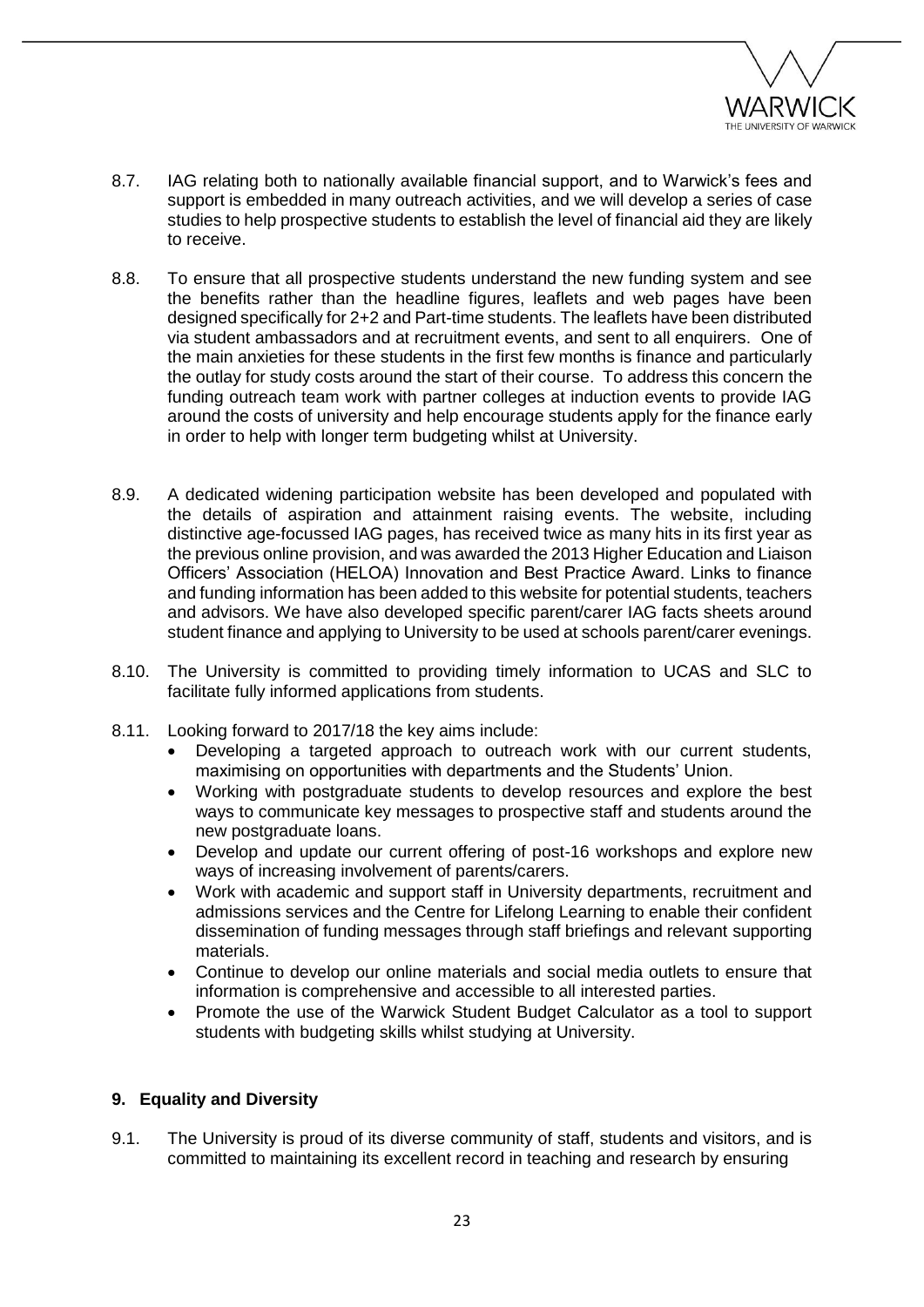

there is equality of opportunity for all, fostered in an environment of mutual respect and dignity. The University has been operating a Single Equality Scheme since 2008 which ensures compliance with Equality Objectives and with any of the University's equality and diversity initiatives.

- 9.2. We have ensured that the mainstreaming of diversity, through for example including 'Widening Participation' as a standing item on the agenda of our Equality and Diversity Committee, will meet the needs of diverse groups of students and hence ensure we deliver an optimum student experience. The University has a Pro-Vice Chancellor (People and Public Engagement) where responsibilities include student wellbeing and the University's equality and diversity strategy. The Head of Widening Participation regularly attends the Equality and Diversity Committee and is an active member of the Athena Swan and Race Equality Charter Mark working groups.
- 9.3. The University is submitting an application to the Equality Challenge Unit, for the Race Equality Charter Mark this year and through this process the working group have started to consider institutional data on ethnicity across the student lifecycle which will help inform any specific access or performance gaps from different ethnic groups, providing recommendations to strategic groups

### **10. Consultation with Students**

- 10.1. The Students' Union President is a member of the University's Steering Committee at which access and widening participation matters are regularly discussed and which formally approves the Access Agreement annually as well as being a member of the Widening Participation Strategy Steering Group which oversees the development of strategic initiatives. The group, chaired by the Pro-Vice Chancellor (Teaching and Learning) meets regularly to develop a Widening Participation strategy that is robust, effective and takes into account the views of all stakeholders including the student body.
- 10.2. The Students' Union have been consulted specifically on the changes to the financial support package encompassed within our 2017/18 Access Agreement and are generally supportive of the University's offering for 2017/18 entrants. Meetings were held with the Students' Union Officers and the Students' Union Management and Welfare representatives to outline the University's proposals for financial support for new entrants and gain their support for the changes. The changes made reflect the preferred choice of support for our student population. We will continue to work with the Students' Union to ensure that the mechanisms for delivering the support on offer are in the best interests of students. Dialogue and discussion with the Students' Union will also extend towards considering the use of contextual data to inform applicant decision making and supporting the understanding of Warwick's impact locally through outreach and volunteering.

### **11. Monitoring and Evaluation: developing and strengthening the evidence base**

11.1. The University's Access Agreement, along with supporting strategies and policies, will be reviewed regularly and at least on an annual basis by the Senate Steering Committee, prior to consideration by the Senate and the Council. At an operational level, the delivery of the University's widening participation activity and progress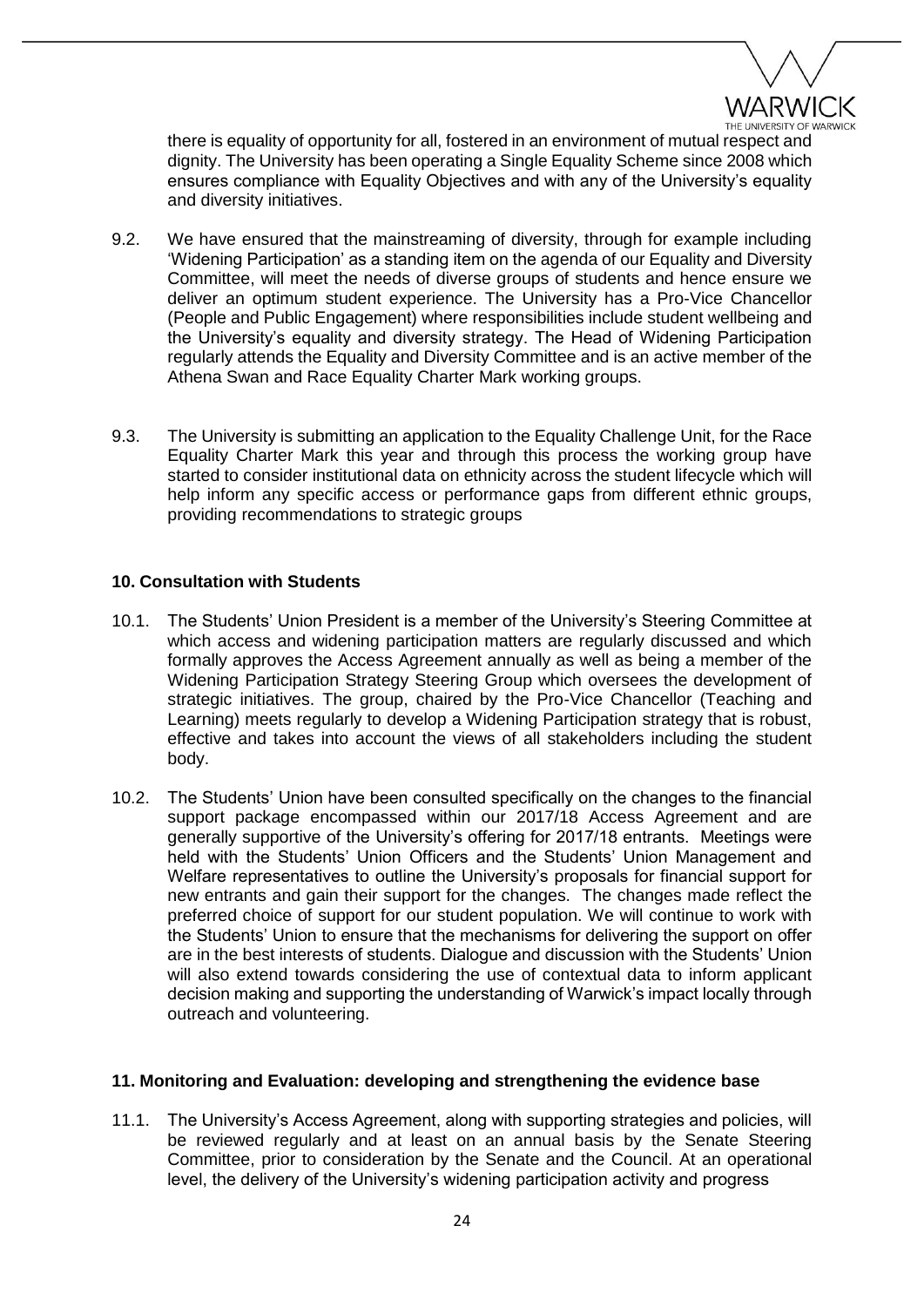

towards the specific milestones included in the Access Agreement will be monitored by Widening Participation Strategy Steering Group.

- 11.2. The University uses analytical tools to analyse and monitor trends in recruitment of WP groups at a University, Faculty and Departmental level. Each academic department is provided with a workbook which provides access to applications, offers and enrolments for each of the core access milestones. Through educational analytics dashboard technology each academic department is able to drill down for current and historical WP characteristics and performance for the specified department.
- 11.3. The University has promoted the engagement of the academic research community at Warwick with WP activities and evaluation. The Centre for Educational Development Appraisal and Review (CEDAR), the Centre for Education Studies (CES) and colleagues from the Economics department have provided their expertise

to strengthen the institutional evidence base through qualitative and quantitative methods through bespoke evaluation work. The CEDAR have commenced this year a longitudinal evaluation programme for the University's flagship outreach programme UniTracks. Many of the University's collaborative outreach activities are evaluated by external organisations, for example Realising Opportunities.

- 11.4. The University continues to strengthen its evidence base on access and student success measures across the student lifecycle. The University will use the evidence gathered from a range of sources to inform future alignment of additional fee income expenditure. In addition to the University's internal recruitment data and HESA performance indicators, further annual monitoring will focus on the impact of financial support on retention and the student experience including an examination of institutional performance outcomes for WP groups, including:
	- Surveying students in receipt of financial support to assess impact of support packages on the student experience
	- New educational analytics widening participation dashboards (see below) have recently been developed providing data on outcomes across the student lifecycle, including admissions, retention, good honours and graduate employability. These are available at departmental and University level and provide a comparative overview of defined WP groups compared to their peers. The data will be used to support departmental strategy development but will also inform TEF developments when further technical details emerge.

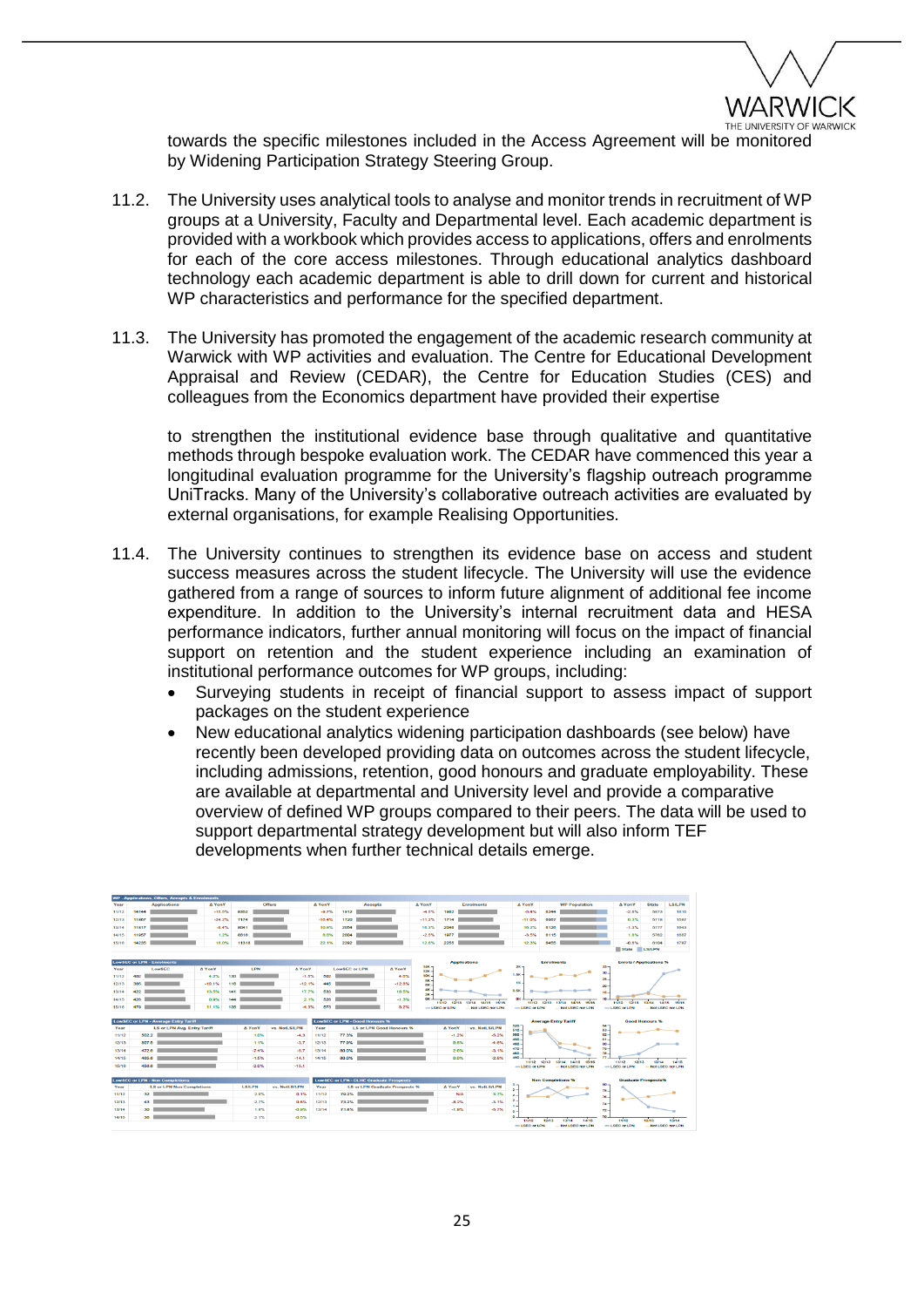

- 11.5. The University is committed to supporting the development of national evaluation, for example we led and hosted the inaugural symposium on understanding methods, praxis and approaches to evaluating outreach across the sector, in collaboration with OFFA and other HEIs.
- 11.6. The University has developed a widening participation evaluation framework approved by the Widening Participation Strategic Steering Group. The framework is central to the development of any new provision promoting appropriate aims and objectives and methodologies to evaluate outreach. The framework encourages reflective practice and sharing of good practice to understand 'what works' and how intervention can be improved to foster enhanced progress. This supports the new widening participation strategy, and provides a mechanism to evaluate practice to determine effectiveness and value for money. The framework includes qualitative and quantitative measures and was developed through a partnership between academic and professional colleagues. This framework directly responds to one of the key underpinning principles of the University's Widening Participation Strategy 2013-17 in 'that a researchinformed and evaluative approach is employed to ensure that all activity … is rigorous, evidence-based and effective, and promotes self-reflection and evaluation at individual, department and university levels to enable learning from those for whom change is directed'. An evaluation sub-group of academics and practitioners will be created to formulate innovative approaches to evaluation that will include exploring data linkage, including linkage to national, administrative and longitudinal and datasets, by:
- 11.6.1. Introducing a common evaluation approach to initiatives delivered by all departments in the institution, enabling best practice to be followed in any individual evaluations along with comparative evaluations which robustly indicate which interventions are the most effective.
- 11.7. Higher Education Access Tracker Service (HEAT) which assists members in the targeting, monitoring and evaluation of both their individual and their collaborative Fair Access activities. HEAT allows member universities to demonstrate outreach participation in relation to success at key transition points, to collectively explore best practice in combining qualitative and quantitative research on outreach and in the future perhaps, could facilitate the development of collaborative targets.
	- Membership of the HEAT service assists the University in fully understanding patterns of participation in outreach and the effectiveness of different types and combinations of outreach, something which is made possible by the collaborative nature of the service. Individual members use the HEAT database to record outreach activity and can see where individuals have engaged in activities with more than one HEAT university. Collectively this allows the central HEAT service to analyse the timing and combinations of activities that show most impact on enrolment in HE.
	- It can take some time for data about young participants in outreach to mature to the point of understanding their patterns of enrolment in HE as well as their retention and success rates. In the meantime the HEAT service has developed a model of matching a number of different administrative datasets to the HEAT database which will afford the University of Warwick a better understanding of the relationship between outreach and key educational outcomes at both pre and post 16, before any enrolment takes place. The collective size and diversity of the database will mean this relationship can be explored against multiple participant characteristics, contributing to the University's and the sector's understanding of outcomes for different underrepresented groups and recognising that widening participation students are not a homogenous group.